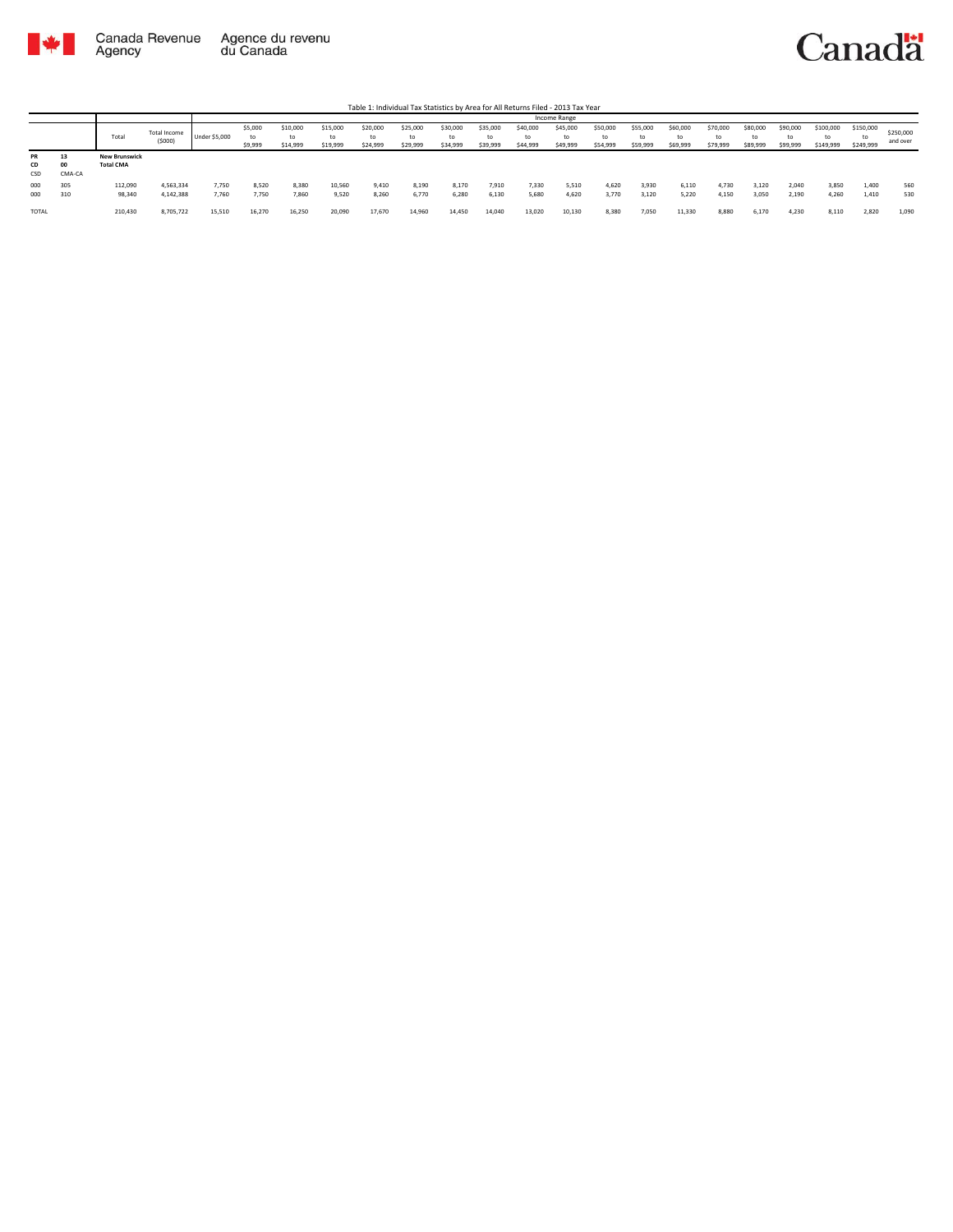

Table 1: Individual Tax Statistics by Area for All Returns Filed - 2013 Tax Year

|                 |              |                                         |                               |                      |                          |                            |                            |                            |                            |                            |                            |                            | <b>Income Range</b>        |                            |                            |                            |                            |                      |                            |                        |                              |                       |
|-----------------|--------------|-----------------------------------------|-------------------------------|----------------------|--------------------------|----------------------------|----------------------------|----------------------------|----------------------------|----------------------------|----------------------------|----------------------------|----------------------------|----------------------------|----------------------------|----------------------------|----------------------------|----------------------|----------------------------|------------------------|------------------------------|-----------------------|
|                 |              | Total                                   | <b>Total Income</b><br>(5000) | <b>Under \$5,000</b> | \$5,000<br>to<br>\$9,999 | \$10,000<br>to<br>\$14,999 | \$15,000<br>to<br>\$19,999 | \$20,000<br>to<br>\$24,999 | \$25,000<br>to<br>\$29,999 | \$30,000<br>tc<br>\$34,999 | \$35,000<br>to<br>\$39,999 | \$40,000<br>to<br>\$44,999 | \$45,000<br>to<br>\$49,999 | \$50,000<br>to<br>\$54,999 | \$55,000<br>ta<br>\$59,999 | \$60,000<br>to<br>\$69,999 | \$70,000<br>to<br>\$79,999 | \$80,000<br>\$89,999 | \$90,000<br>to<br>\$99,999 | \$100,000<br>\$149,999 | \$150,000<br>to<br>\$249,999 | \$250,000<br>and over |
| PR<br>CD<br>CSD | 13<br>CMA-CA | <b>New Brunswick</b><br><b>Total CA</b> |                               |                      |                          |                            |                            |                            |                            |                            |                            |                            |                            |                            |                            |                            |                            |                      |                            |                        |                              |                       |
| 000<br>000      | 320<br>328   | 73,900<br>27,930                        | 3,216,151<br>1,013,846        | 6,790<br>2,130       | 5.280<br>2,530           | 5,500<br>2.470             | 6,100<br>3,670             | 5,380<br>2,560             | 4.600<br>2,130             | 4,500<br>1,870             | 4.520<br>1.730             | 4.390<br>1,560             | 3,520<br>1,180             | 3.070<br>870               | 2,680<br>810               | 4.490<br>1,220             | 3,720<br>1,030             | 2,570<br>590         | 1,640<br>370               | 3,540<br>790           | 1.190<br>330                 | 430<br>130            |
| 000             | 329          | 22,720                                  | 825,157                       | 1,940                | 1.830                    | 1.920                      | 2,760                      | 2,020                      | 1.710                      | 1,550                      | 1.410                      | 1.310                      | 1,000                      | 870                        | 720                        | 1.020                      | 910                        | 520                  | 300                        | 660                    | 220                          | 60                    |
| 000             | 330          | 12,350                                  | 409,910                       | 930                  | 1,210                    | 1,150                      | 1,630                      | 1,190                      | 1,040                      | 940                        | 750                        | 730                        | 500                        | 330                        | 270                        | 550                        | 410                        | 240                  | 140                        | 260                    | 60                           | 40                    |
| 000             | 335          | 18,670                                  | 645,985                       | 1,190                | 1.630                    | 1.690                      | 2,450                      | 1.820                      | 1.430                      | 1,350                      | 1,310                      | 1,090                      | 870                        | 620                        | 500                        | 920                        | 680                        | 340                  | 220                        | 400                    | 100                          | 50                    |
| <b>TOTAL</b>    |              | 155,560                                 | 6,111,049                     | 12,980               | 12,470                   | 12,730                     | 16,600                     | 12,970                     | 10,900                     | 10,210                     | 9,730                      | 9,080                      | 7,060                      | 5,760                      | 4,960                      | 8,200                      | 6,750                      | 4,250                | 2,670                      | 5,650                  | 1,900                        | 710                   |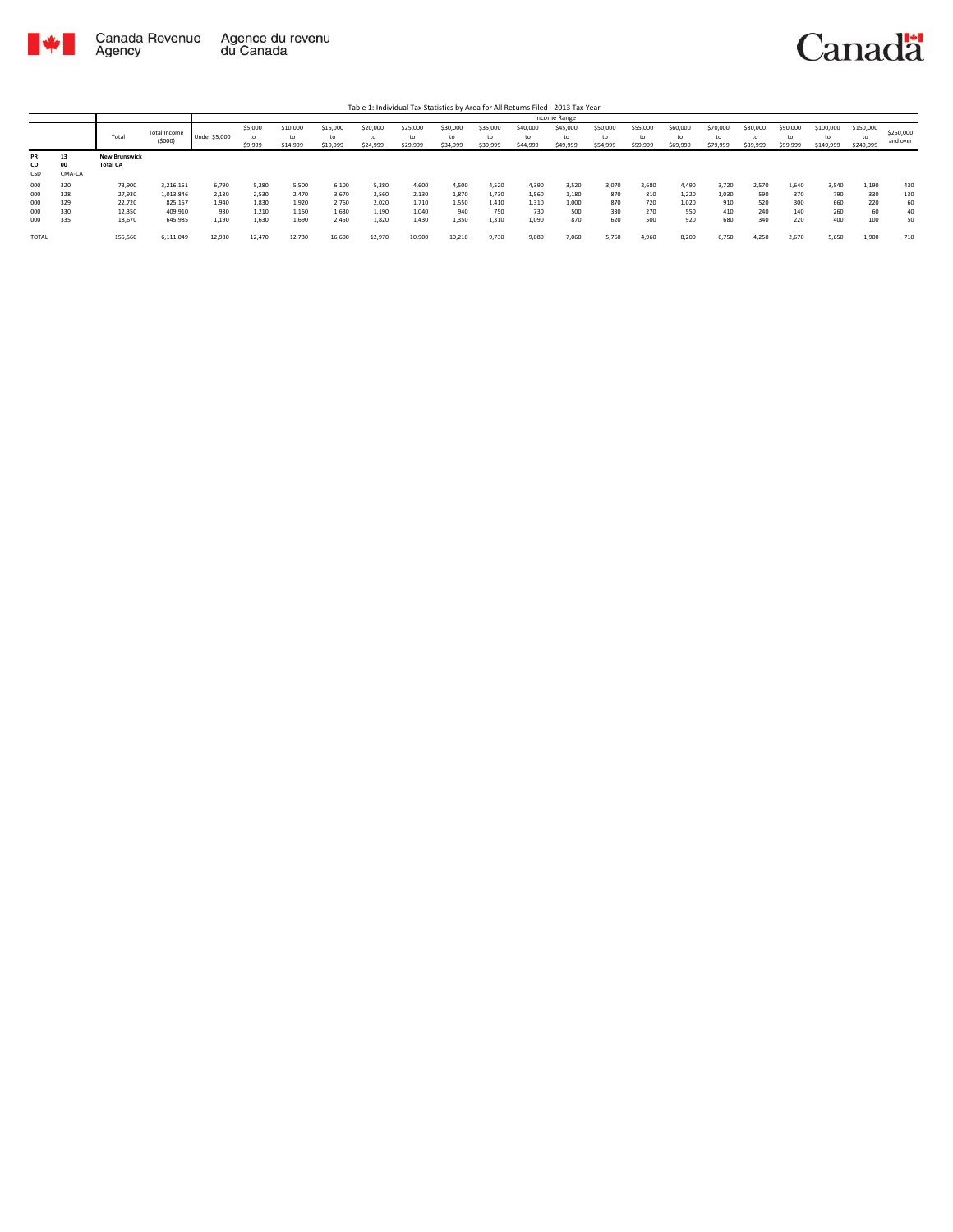

|              |        |                      |                     |               |         |          |          |          |          |          |          |          | Income Range |          |          |          |          |          |          |           |           |           |
|--------------|--------|----------------------|---------------------|---------------|---------|----------|----------|----------|----------|----------|----------|----------|--------------|----------|----------|----------|----------|----------|----------|-----------|-----------|-----------|
|              |        |                      |                     |               | \$5,000 | \$10,000 | \$15,000 | \$20,000 | \$25,000 | \$30,000 | \$35,000 | \$40,000 | \$45,000     | \$50,000 | \$55,000 | \$60,000 | \$70,000 | \$80,000 | \$90,000 | \$100,000 | \$150,000 |           |
|              |        | Total                | <b>Total Income</b> | Under \$5,000 | to      | to       | to       | to       | to       | to       | to       | to       | to           | to       | to       | to       | to       | to       | to       | to        | to        | \$250,000 |
|              |        |                      | (5000)              |               | \$9,999 | \$14,999 | \$19,999 | \$24,999 | \$29,999 | \$34,999 | \$39,999 | \$44,999 | \$49,999     | \$54,999 | \$59,999 | \$69,999 | \$79,999 | \$89,999 | \$99,999 | \$149,999 | \$249,999 | and over  |
| PR           | 13     | <b>New Brunswick</b> |                     |               |         |          |          |          |          |          |          |          |              |          |          |          |          |          |          |           |           |           |
| CD           | 02     | Charlotte            |                     |               |         |          |          |          |          |          |          |          |              |          |          |          |          |          |          |           |           |           |
| CSD          | CMA-CA |                      |                     |               |         |          |          |          |          |          |          |          |              |          |          |          |          |          |          |           |           |           |
| 001          | 998    | 130                  | 5.181               | 10            | 20      |          | 10       | 10       |          |          |          |          |              |          |          |          |          |          |          |           |           |           |
| 004          | 999    | 730                  | 24,232              | 70            | 60      | 70       | 110      | 80       | 60       | 40       | 50       | 40       | 30           | 20       | 20       | 20       | 10       | 20       | 10       | 10        |           |           |
| 006          | 999    | 690                  | 24,324              | 50            | 50      | 70       | 90       | 70       | 70       | 60       | 50       | 40       | 20           | 30       | 20       | 30       | 10       | 10       |          | 20        |           |           |
| 011          | 997    | 1,670                | 59.120              | 120           | 120     | 160      | 210      | 160      | 160      | 130      | 100      | 90       | 70           | 70       | 50       | 60       | 50       | 40       | 30       | 60        | 20        |           |
| 012          | 998    | 760                  | 22,190              | 50            | 70      | 50       | 100      | 100      | 90       | 70       | 60       | 50       | 30           | 20       | $10\,$   | 30       |          |          |          |           |           |           |
| 014          | 999    | 50                   | 1,434               |               |         |          | 10       |          |          |          |          |          |              |          |          |          |          |          |          |           |           |           |
| 016          | 997    | 2,050                | 69.654              | 150           | 150     | 190      | 260      | 190      | 190      | 160      | 160      | 110      | 90           | 70       | 50       | 100      | 50       | 50       | 40       | 50        |           |           |
| 018          | 998    | 1,210                | 43.757              | 80            | 110     | 90       | 140      | 110      | 110      | 110      | 80       | 60       | 50           | 50       | 30       | 60       | 40       | 30       | 20       | 30        | 20        |           |
| 021          | 997    | 590                  | 19,043              | 50            | 60      | 70       | 70       | 50       | 50       | 40       | 40       | 30       | 30           | 20       | 10       | 20       | 20       |          |          | 10        |           |           |
| 024          | 998    | 420                  | 16.628              | 20            | 30      | 30       | 60       | 30       | 30       | 20       | 40       | 30       | 20           | 20       | 10       | 20       | 20       |          |          | 20        |           |           |
| 026          | 998    | 1.470                | 65,053              | 100           | 110     | 100      | 120      | 130      | 100      | 100      | 100      | 70       | 60           | 70       | 60       | 90       | 80       | 50       | 40       | 70        | 20        |           |
| 028          | 999    | 490                  | 15,732              | 40            | 40      | 30       | 70       | 60       | 50       | 40       | 30       | 30       | 30           | 20       | 20       | 20       | 20       |          |          | 10        |           |           |
| 031          | 998    | 470                  | 17.575              | 40            | 30      | 50       | 50       | 40       | 40       | 30       | 30       | 30       | 30           | 20       | 10       | 30       | 20       | 20       |          | 10        |           |           |
| 034          | 998    | 1,440                | 42,770              | 130           | 120     | 150      | 210      | 160      | 120      | 100      | 80       | 70       | 50           | 50       | 40       | 70       | 40       | 30       | 10       | 20        |           |           |
| 037          | 998    | 3.790                | 130.276             | 290           | 400     | 360      | 480      | 420      | 280      | 250      | 200      | 180      | 140          | 120      | 100      | 170      | 130      | 100      | 60       | 80        | 20        | 10        |
| 039          | 999    | 1.060                | 29.019              | 100           | 120     | 130      | 150      | 110      | 80       | 80       | 80       | 50       | 30           | 30       | 20       | 40       | 20       | 10       |          | 10        |           |           |
| 042          | 998    | 1,230                | 40.295              | 110           | 120     | 140      | 150      | 140      | 90       | 80       | 70       | 60       | 40           | 40       | 30       | 50       | 30       | 20       | 20       | 30        | 10        |           |
| 044          | 999    | 290                  | 8.356               | 30            | 30      | 40       | 40       | 20       | 20       | 20       | 20       | 10       | 10           |          |          |          | 10       |          |          |           |           |           |
| 052          | 997    | 1,880                | 66,990              | 130           | 150     | 190      | 270      | 180      | 140      | 130      | 110      | 110      | 80           | 70       | 40       | 100      | 60       | 30       | 30       | 50        | 20        |           |
|              |        |                      |                     |               |         |          |          |          |          |          |          |          |              |          |          |          |          |          |          |           |           |           |
| <b>TOTAL</b> |        | 20,440               | 701,629             | 1,570         | 1.770   | 1,910    | 2,590    | 2,060    | 1,690    | 1,470    | 1,290    | 1,070    | 810          | 720      | 520      | 890      | 630      | 440      | 320      | 500       | 160       | 40        |
|              |        |                      |                     |               |         |          |          |          |          |          |          |          |              |          |          |          |          |          |          |           |           |           |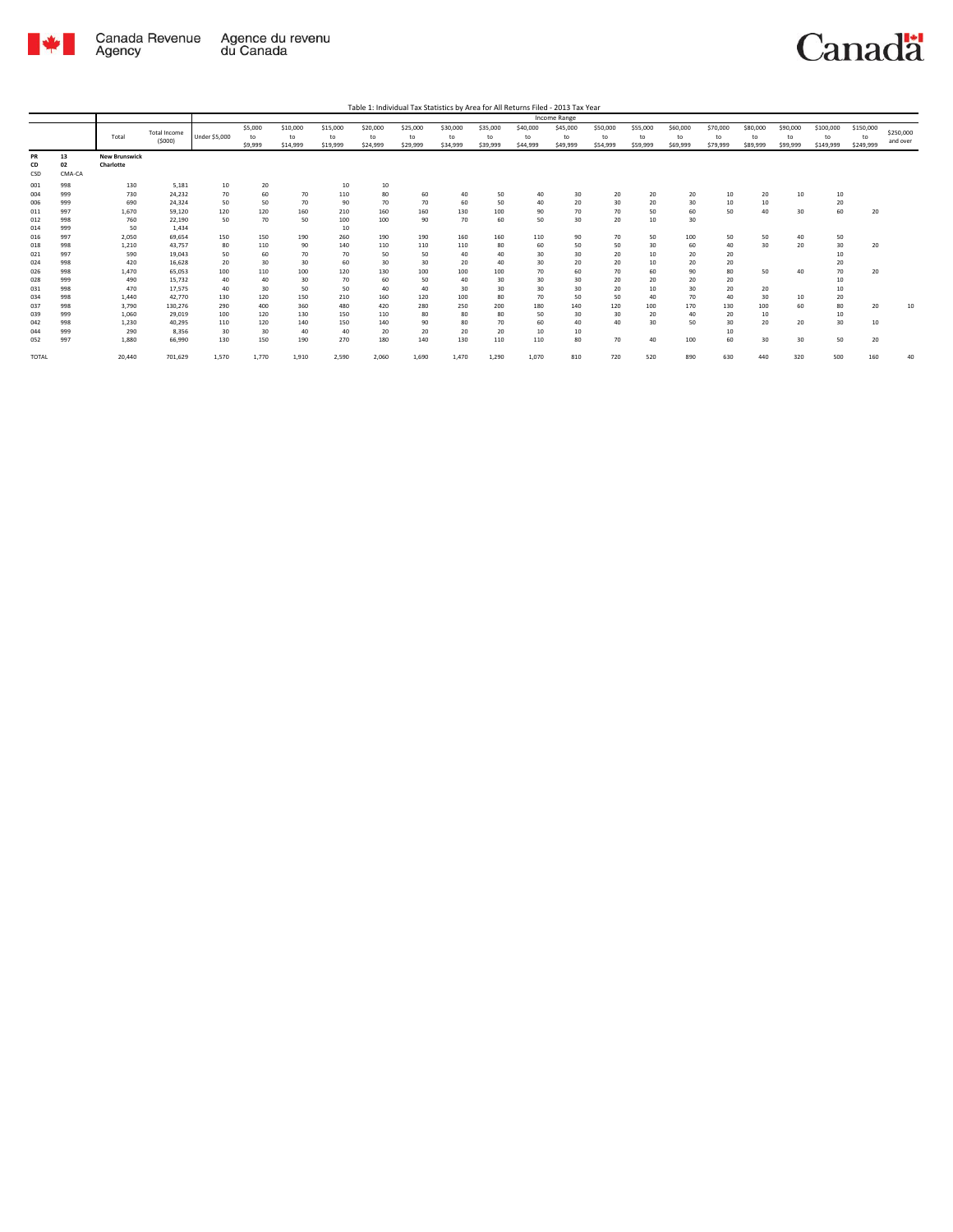

Table 1: Individual Tax Statistics by Area for All Returns Filed - 2013 Tax Year

|              |        |                      |              |                      |         |          |          |          |          |          |          |          | Income Range |          |          |          |          |          |          |           |           |           |
|--------------|--------|----------------------|--------------|----------------------|---------|----------|----------|----------|----------|----------|----------|----------|--------------|----------|----------|----------|----------|----------|----------|-----------|-----------|-----------|
|              |        |                      | Total Income |                      | \$5,000 | \$10,000 | \$15,000 | \$20,000 | \$25,000 | \$30,000 | \$35,000 | \$40,000 | \$45,000     | \$50,000 | \$55,000 | \$60,000 | \$70,000 | \$80,000 | \$90,000 | \$100,000 | \$150,000 | \$250,000 |
|              |        | Total                | (5000)       | <b>Under \$5,000</b> | to      | to       | to       | to       | to       | to       | to       | to       | to           | to       | to       | to       | to       | to       | to       |           | to        | and over  |
|              |        |                      |              |                      | \$9,999 | \$14,999 | \$19,999 | \$24,999 | \$29,999 | \$34,999 | \$39,999 | \$44,999 | \$49,999     | \$54,999 | \$59,999 | \$69,999 | \$79,999 | \$89,999 | \$99,999 | \$149,999 | \$249,999 |           |
| PR           | 13     | <b>New Brunswick</b> |              |                      |         |          |          |          |          |          |          |          |              |          |          |          |          |          |          |           |           |           |
| <b>CD</b>    | 03     | Sunbury              |              |                      |         |          |          |          |          |          |          |          |              |          |          |          |          |          |          |           |           |           |
| CSD          | CMA-CA |                      |              |                      |         |          |          |          |          |          |          |          |              |          |          |          |          |          |          |           |           |           |
| 001          | 996    | 670                  | 21,341       | 80                   | 60      | 70       | 70       | 70       | 50       | 50       | 30       |          | 30           | 30       | 20       | 20       | 20       |          |          | 20        |           |           |
| 005          | 996    | 490                  | 14,827       | 50                   | 50      | 50       | 50       | 40       | 30       | 50       | 40       | 30       | 20           | 20       | 20       | 10       |          |          |          |           |           |           |
| 006          | 996    | 540                  | 18,633       | 40                   | 40      | 40       | 60       | 50       | 40       | 40       | 40       |          | 40           | 20       | 10       | 20       | 20       |          |          | 10        |           |           |
| 011          | 997    | 4,030                | 162,610      | 300                  | 280     | 270      | 330      | 300      | 300      | 270      | 270      | 260      | 180          | 140      | 180      | 380      | 230      | 130      | 80       | 100       | 30        |           |
| 012          | 997    | 6,320                | 291,448      | 590                  | 360     | 340      | 370      | 370      | 320      | 310      | 300      | 290      | 270          | 300      | 410      | 830      | 490      | 290      | 160      | 270       | 60        | 10        |
| 013          | 997    | 190                  | 4.943        | 70                   | 10      | 10       | 10       | 10       | 10       |          |          |          |              |          |          | 10       |          |          |          |           |           |           |
| 014          | 996    | 640                  | 23,281       | 60                   | 40      | 70       | 70       | 70       | 40       | 50       | 50       |          | 30           | 20       | 20       | 30       | 20       | 10       | 10       | 10        |           |           |
| 018          | 997    | 490                  | 14,212       | 50                   | 50      | 50       | 70       | 60       | 50       | 30       | 30       | 20       | 20           | 20       | 10       | 20       |          |          |          |           |           |           |
| <b>TOTAL</b> |        | 13,380               | 551,296      | 1,240                | 870     | 900      | 1,040    | 970      | 840      | 800      | 760      | 720      | 600          | 560      | 680      | 1,320    | 800      | 460      | 280      | 440       | 90        | 20        |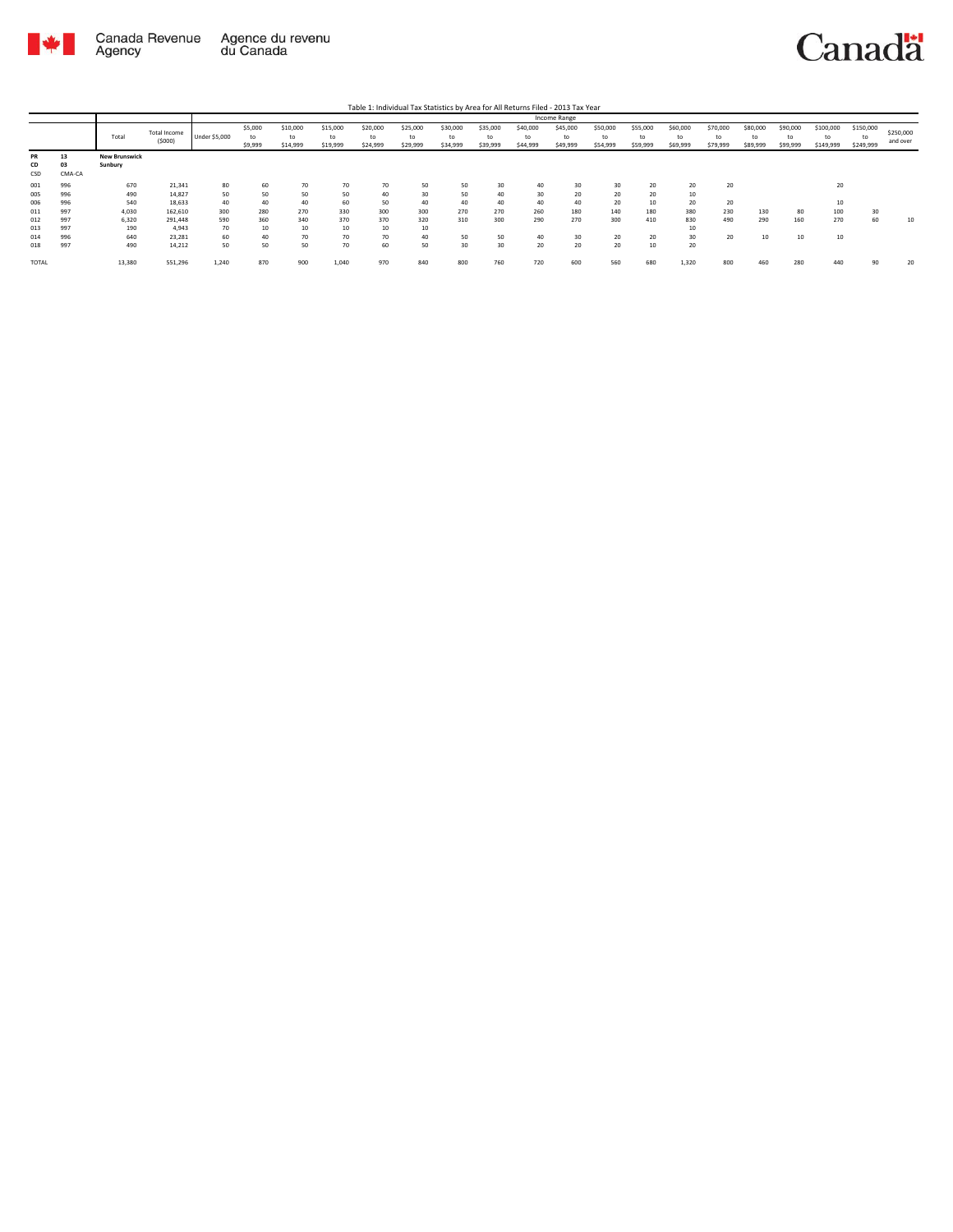

|              |        |                      |              |               |         |          |          |          |          |          |          |          | <b>Income Range</b> |          |          |          |          |          |          |           |           |           |
|--------------|--------|----------------------|--------------|---------------|---------|----------|----------|----------|----------|----------|----------|----------|---------------------|----------|----------|----------|----------|----------|----------|-----------|-----------|-----------|
|              |        |                      | Total Income |               | \$5,000 | \$10,000 | \$15,000 | \$20,000 | \$25,000 | \$30,000 | \$35,000 | \$40,000 | \$45,000            | \$50,000 | \$55,000 | \$60,000 | \$70,000 | \$80,000 | \$90,000 | \$100,000 | \$150,000 | \$250,000 |
|              |        | Total                |              | Under \$5,000 | to      | to       | to       | to       | to       | to       | to       | to       | to                  | to       | to       | to       | to       | to       | to       | to        | to        |           |
|              |        |                      | (5000)       |               | \$9,999 | \$14,999 | \$19,999 | \$24,999 | \$29,999 | \$34,999 | \$39,999 | \$44,999 | \$49,999            | \$54,999 | \$59,999 | \$69,999 | \$79,999 | \$89,999 | \$99,999 | \$149,999 | \$249,999 | and over  |
| PR           | 13     | <b>New Brunswick</b> |              |               |         |          |          |          |          |          |          |          |                     |          |          |          |          |          |          |           |           |           |
| CD           | 04     | Queens               |              |               |         |          |          |          |          |          |          |          |                     |          |          |          |          |          |          |           |           |           |
| CSD          | CMA-CA |                      |              |               |         |          |          |          |          |          |          |          |                     |          |          |          |          |          |          |           |           |           |
| 004          | 996    | 260                  | 8,490        | 20            | 20      | 20       | 30       | 30       | 30       | 10       | 20       | 20       |                     |          |          | 20       |          |          |          |           |           |           |
| 005          | 997    | 630                  | 24,776       | 50            | 40      | 50       | 70       | 60       | 40       | 40       | 40       | 40       | 30                  | 20       | 20       | 50       | 30       | 20       | 10       | 20        |           |           |
| 006          | 997    | 210                  | 6.745        | 20            | 20      | 20       | 30       | 20       | 20       | 10       | 10       |          |                     |          |          |          |          |          |          |           |           |           |
| 008          | 997    | 340                  | 10,869       | 30            | 30      | 40       | 60       | 40       | 20       | 20       | 20       | 10       | 10                  |          |          | 20       | 20       |          |          | 10        |           |           |
| 011          | 997    | 490                  | 16,493       | 40            | 50      | 50       | 70       | 40       | 30       | 30       | 30       | 40       | 20                  | 20       | 10       | 20       | 20       | 10       |          | 20        |           |           |
| 013          | 996    | 480                  | 18,898       | 30            | 30      | 40       | 60       | 50       | 30       | 20       | 40       | 30       | 20                  | 20       | 20       | 30       | 20       |          |          | 20        |           |           |
| 014          | 997    | 460                  | 16,069       | 40            | 30      | 50       | 80       | 40       | 30       | 30       | 30       | 20       | 10                  | 10       | 20       | 30       |          |          |          | 10        |           |           |
| 016          | 998    | 150                  | 4.064        | 10            | 20      | 20       | 20       | 20       |          | 10       |          |          |                     |          |          |          |          |          |          |           |           |           |
| 018          | 997    | 700                  | 21,320       | 70            | 50      | 90       | 90       | 70       | 60       | 50       | 50       | 30       | 30                  | 30       | 20       | 20       | 20       | 10       |          | 20        |           |           |
| 021          | 997    | 840                  | 30,214       | 80            | 50      | 60       | 100      | 80       | 60       | 70       | 40       | 50       | 40                  | 30       | 30       | 50       | 30       | 20       |          | 20        |           |           |
| 022          | 997    | 2,090                | 56,968       | 200           | 210     | 230      | 370      | 240      | 180      | 140      | 100      | 90       | 80                  | 50       | 40       | 60       | 40       | 20       | 20       | 30        |           |           |
| 024          | 997    | 860                  | 27,457       | 80            | 80      | 100      | 130      | 80       | 50       | 40       | 50       | 50       | 40                  | 40       | 30       | 30       | 20       | 20       |          | 20        |           |           |
| 025          | 997    | 1,120                | 33,649       | 80            | 110     | 130      | 170      | 140      | 70       | 70       | 70       | 50       | 50                  | 40       | 30       | 40       | 30       | 20       | 10       | 20        |           |           |
|              |        |                      |              |               |         |          |          |          |          |          |          |          |                     |          |          |          |          |          |          |           |           |           |
| <b>TOTAL</b> |        | 8,620                | 276,012      | 750           | 740     | 880      | 1,270    | 900      | 630      | 560      | 500      | 440      | 350                 | 270      | 220      | 350      | 250      | 140      | 90       | 190       | 60        | 10        |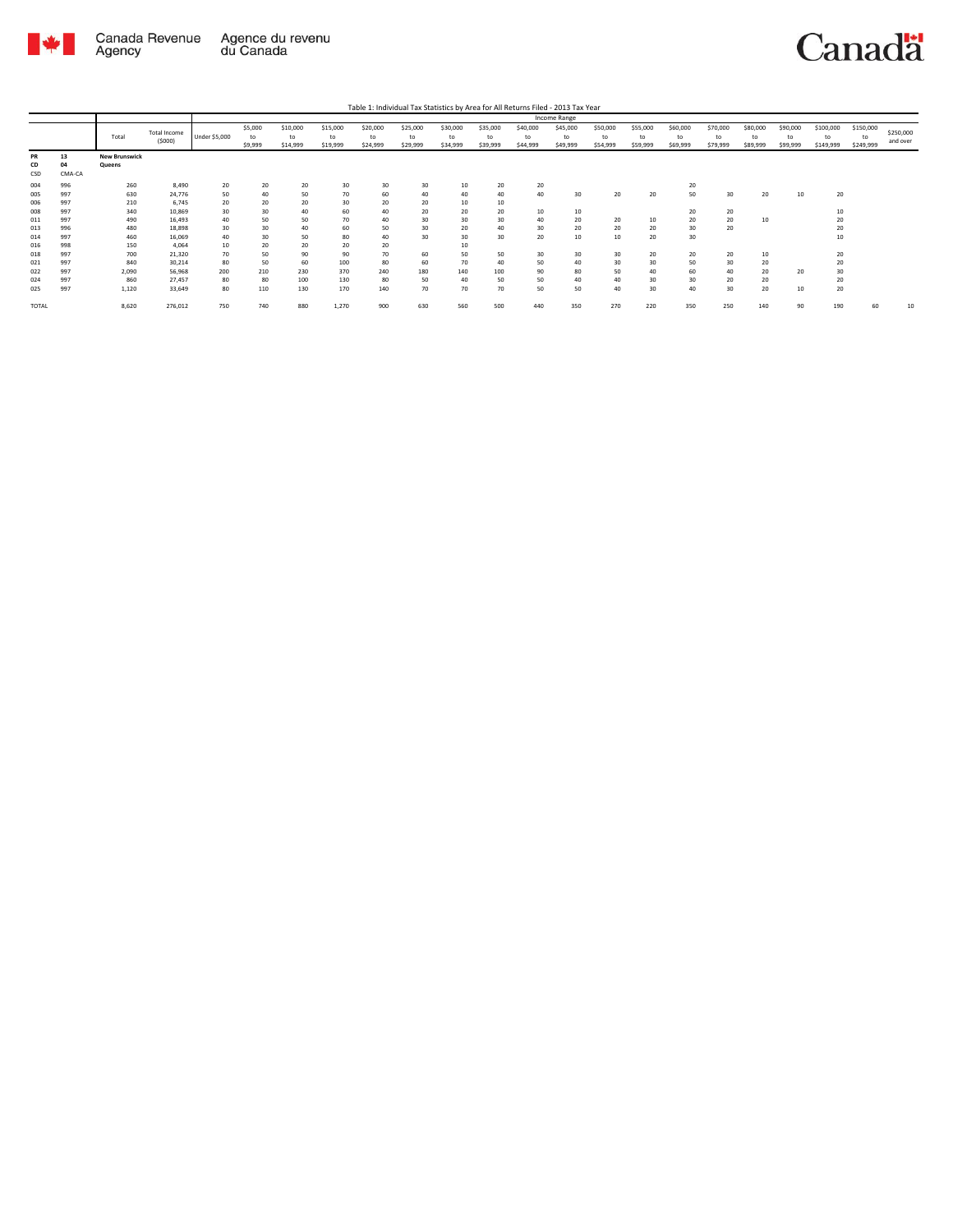

Table 1: Individual Tax Statistics by Area for All Returns Filed - 2013 Tax Year

|       |        |                      |              |               |         |          |          |          |          |          |          |          | Income Range |          |          |          |          |          |          |           |           |           |
|-------|--------|----------------------|--------------|---------------|---------|----------|----------|----------|----------|----------|----------|----------|--------------|----------|----------|----------|----------|----------|----------|-----------|-----------|-----------|
|       |        |                      | Total Income |               | \$5,000 | \$10,000 | \$15,000 | \$20,000 | \$25,000 | \$30,000 | \$35,000 | \$40,000 | \$45,000     | \$50,000 | \$55,000 | \$60,000 | \$70,000 | \$80,000 | \$90,000 | \$100,000 | \$150,000 | \$250,000 |
|       |        | Total                |              | Under \$5,000 | to      | to       | to       | to       | to       | to       | to       | to       | to           | to       | to       | to       | to       | to       | to       | to        | to        |           |
|       |        |                      | (5000)       |               | \$9,999 | \$14,999 | \$19,999 | \$24,999 | \$29,999 | \$34,999 | \$39,999 | \$44,999 | \$49,999     | \$54,999 | \$59,999 | \$69,999 | \$79,999 | \$89,999 | \$99,999 | \$149,999 | \$249,999 | and over  |
| PR    | 13     | <b>New Brunswick</b> |              |               |         |          |          |          |          |          |          |          |              |          |          |          |          |          |          |           |           |           |
| CD    | 05     | Kings                |              |               |         |          |          |          |          |          |          |          |              |          |          |          |          |          |          |           |           |           |
| CSD   | CMA-CA |                      |              |               |         |          |          |          |          |          |          |          |              |          |          |          |          |          |          |           |           |           |
| 001   | 997    | 240                  | 7,168        | 30            | 20      | 30       | 50       | 20       | 10       | 20       | 10       | 10       |              |          |          | 10       |          |          |          |           |           |           |
| 016   | 996    | 1,160                | 40,790       | 100           | 120     | 110      | 120      | 90       | 90       | 80       | 80       | 70       | 40           | 50       | 30       | 50       | 50       | 20       | 20       | 40        |           |           |
| 018   | 997    | 960                  | 34,511       | 110           | 80      | 80       | 110      | 70       | 80       | 70       | 60       | 50       | 40           | 40       | 20       | 40       | 40       | 20       | 20       | 30        | 10        |           |
| 021   | 997    | 1.870                | 72.429       | 150           | 140     | 150      | 210      | 180      | 140      | 110      | 110      | 110      | 90           | 80       | 70       | 80       | 60       | 50       | 30       | 90        | 30        |           |
|       | 997    |                      |              |               | 330     | 350      | 480      | 400      | 260      |          | 200      | 170      | 160          | 110      |          | 150      | 100      | 80       | 60       | 140       | 50        | 10        |
| 022   |        | 3,660                | 130,118      | 320           |         |          |          |          |          | 210      |          |          |              |          | 90       |          |          |          |          |           |           |           |
| 023   | 997    | 1,180                | 44,917       | 90            | 90      | 100      | 140      | 130      | 100      | 70       | 60       | 50       | 60           | 40       | 30       | 70       | 50       | 20       | 20       | 50        | 10        |           |
| 024   | 997    | 370                  | 14.371       | 30            | 30      | 30       | 50       | 30       | 30       | 20       | 20       | 20       | 20           | 20       | $10\,$   | 20       | 10       |          |          | 20        |           |           |
| 026   | 997    | 1.140                | 40,357       | 110           | 90      | 110      | 130      | 120      | 100      | 80       | 70       | 50       | 60           | 20       | 30       | 30       | 30       | 20       | 20       | 50        | 20        |           |
| 028   | 997    | 900                  | 27,312       | 90            | 70      | 100      | 120      | 90       | 70       | 60       | 60       | 50       | 50           | 30       | 30       | 30       | 20       | 10       |          | 20        |           |           |
| 031   | 997    | 2,820                | 100,349      | 270           | 230     | 270      | 320      | 270      | 210      | 190      | 160      | 140      | 140          | 120      | 70       | 130      | 80       | 50       | 30       | 110       | 40        |           |
| 034   | 997    | 1,250                | 46,639       | 110           | 110     | 110      | 140      | 110      | 90       | 80       | 70       | 70       | 50           | 50       | 40       | 70       | 40       | 20       | 20       | 50        | 10        |           |
| 036   | 996    | 270                  | 9,328        | 30            | 20      | 20       | 40       | 20       | 30       | 10       | 20       | 10       |              | 10       |          | 10       |          |          |          | 10        |           |           |
| TOTAL |        | 15,830               | 568,289      | 1,440         | 1,320   | 1,450    | 1,900    | 1,520    | 1,210    | 1,000    | 920      | 810      | 720          | 590      | 420      | 690      | 500      | 300      | 220      | 620       | 190       | 30        |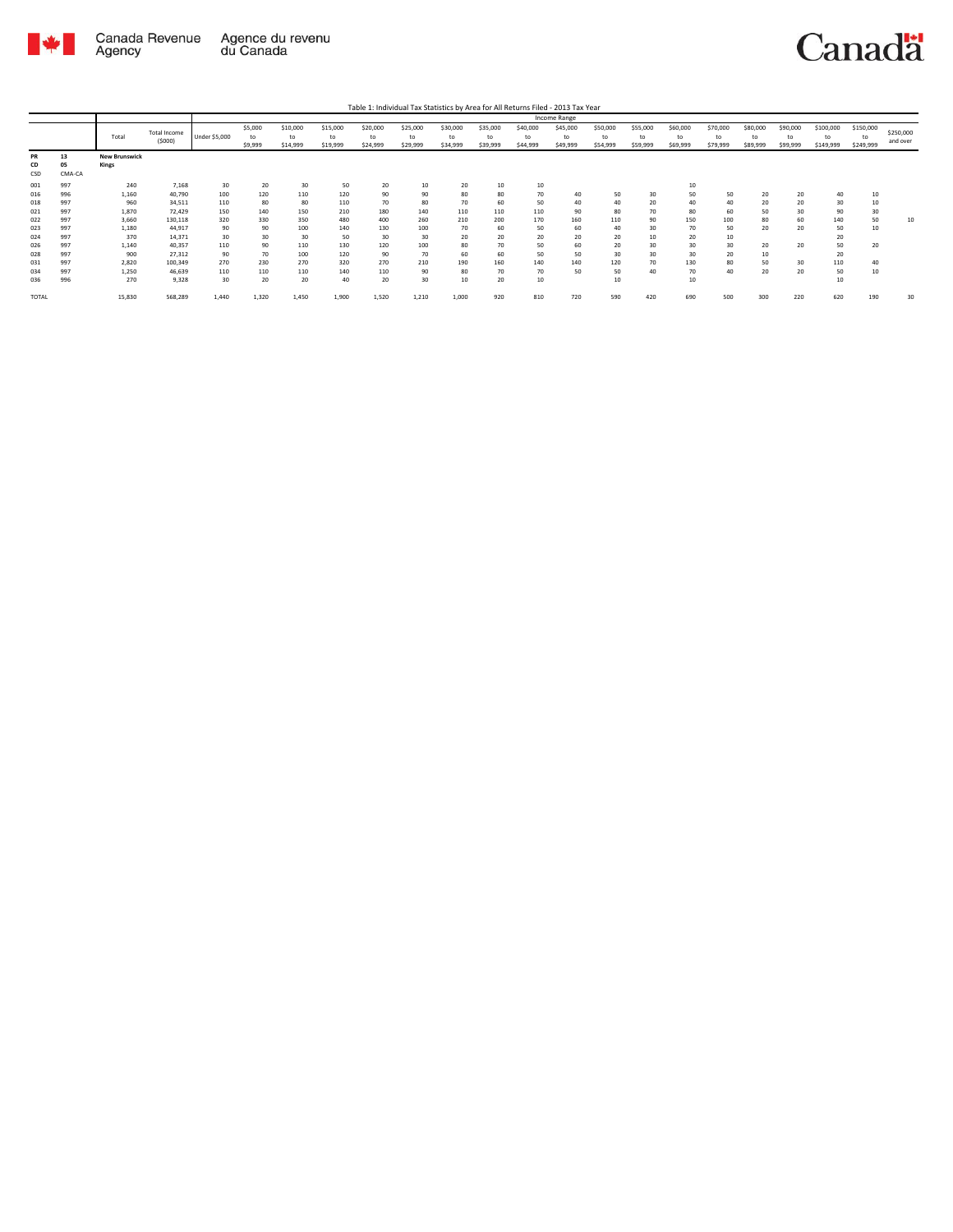

|              |        |                      |                        |               |               |                |          |                |                |                |                |                | Income Range |                |                |                |                |                |                |                 |                 |                       |
|--------------|--------|----------------------|------------------------|---------------|---------------|----------------|----------|----------------|----------------|----------------|----------------|----------------|--------------|----------------|----------------|----------------|----------------|----------------|----------------|-----------------|-----------------|-----------------------|
|              |        | Total                | Total Income<br>(5000) | Under \$5,000 | \$5,000<br>to | \$10,000<br>to | \$15,000 | \$20,000<br>to | \$25,000<br>to | \$30,000<br>to | \$35,000<br>to | \$40,000<br>to | \$45,000     | \$50,000<br>to | \$55,000<br>to | \$60,000<br>to | \$70,000<br>to | \$80,000<br>to | \$90,000<br>to | \$100,000<br>to | \$150,000<br>to | \$250,000<br>and over |
|              |        |                      |                        |               | \$9,999       | \$14,999       | \$19,999 | \$24,999       | \$29,999       | \$34,999       | \$39,999       | \$44,999       | \$49,999     | \$54,999       | \$59,999       | \$69,999       | \$79,999       | \$89,999       | \$99,999       | \$149,999       | \$249,999       |                       |
| PR           | 13     | <b>New Brunswick</b> |                        |               |               |                |          |                |                |                |                |                |              |                |                |                |                |                |                |                 |                 |                       |
| CD           | 06     | Albert               |                        |               |               |                |          |                |                |                |                |                |              |                |                |                |                |                |                |                 |                 |                       |
| CSD          | CMA-CA |                      |                        |               |               |                |          |                |                |                |                |                |              |                |                |                |                |                |                |                 |                 |                       |
| 001          | 996    | 530                  | 15,255                 | 40            | 50            | 30             | 90       | 60             | 40             | 50             | 40             | 30             | 30           | 20             |                | 10             | 10             |                |                |                 |                 |                       |
| 003          | 997    | 290                  | 8,232                  | 20            | 30            | 20             | 40       | 30             | 30             | 30             | 20             | 20             | 20           |                |                | 10             |                |                |                |                 |                 |                       |
| 004          | 997    | 320                  | 10,042                 | 20            | 30            | 30             | 50       | 30             | 30             | 30             | 20             | 30             | 10           |                |                | 10             |                |                |                |                 |                 |                       |
| 006          | 997    | 200                  | 7,827                  |               | 10            | 10             | 20       | 20             | 20             | 20             | 20             | 20             |              | 10             |                |                |                |                |                |                 |                 |                       |
| 007          | 999    |                      |                        |               |               |                |          |                |                |                |                |                |              |                |                |                |                |                |                |                 |                 |                       |
| <b>TOTAL</b> |        | 1,340                | 41,356                 | 90            | 120           | 90             | 200      | 140            | 120            | 120            | 110            | 90             | 70           | 40             | 30             | 50             | 30             | 30             | 10             | 10              |                 |                       |
|              |        |                      |                        |               |               |                |          |                |                |                |                |                |              |                |                |                |                |                |                |                 |                 |                       |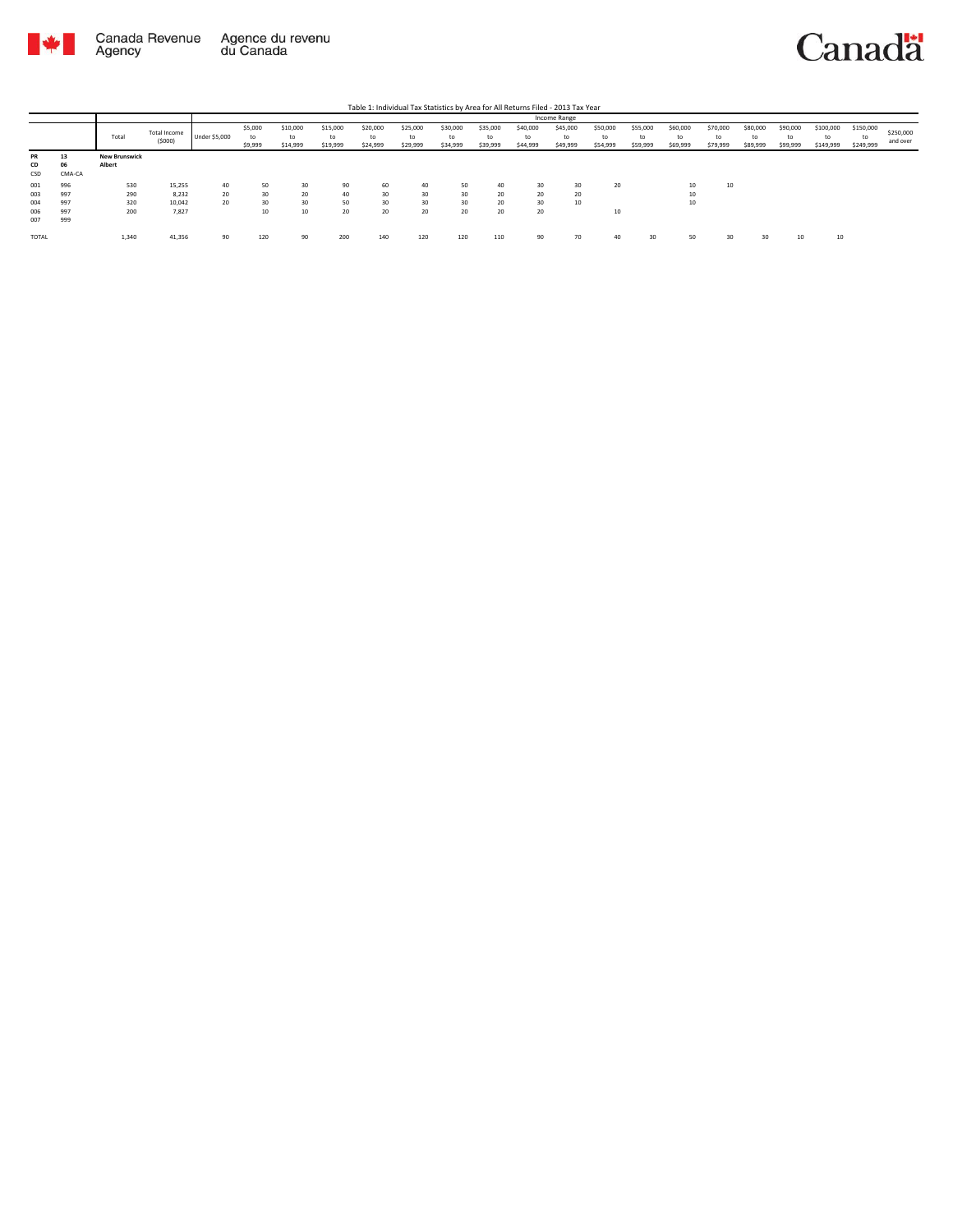

Table 1: Individual Tax Statistics by Area for All Returns Filed - 2013 Tax Year

|                 |                    |                                     |                        |               |                          |                            |                            |                            |                            |                            |                            |                            | Income Range               |                            |                            |                            |                            |                            |                            |                        |                              |                       |
|-----------------|--------------------|-------------------------------------|------------------------|---------------|--------------------------|----------------------------|----------------------------|----------------------------|----------------------------|----------------------------|----------------------------|----------------------------|----------------------------|----------------------------|----------------------------|----------------------------|----------------------------|----------------------------|----------------------------|------------------------|------------------------------|-----------------------|
|                 |                    | Total                               | Total Income<br>(5000) | Under \$5,000 | \$5,000<br>to<br>\$9,999 | \$10,000<br>to<br>\$14,999 | \$15,000<br>to<br>\$19,999 | \$20,000<br>to<br>\$24,999 | \$25,000<br>to<br>\$29,999 | \$30,000<br>to<br>\$34,999 | \$35,000<br>to<br>\$39,999 | \$40,000<br>to<br>\$44,999 | \$45,000<br>to<br>\$49,999 | \$50,000<br>to<br>\$54,999 | \$55,000<br>to<br>\$59,999 | \$60,000<br>to<br>\$69,999 | \$70,000<br>to<br>\$79,999 | \$80,000<br>to<br>\$89,999 | \$90,000<br>to<br>\$99,999 | \$100,000<br>\$149,999 | \$150,000<br>to<br>\$249,999 | \$250,000<br>and over |
| PR<br>CD<br>CSD | 13<br>07<br>CMA-CA | <b>New Brunswick</b><br>Westmorland |                        |               |                          |                            |                            |                            |                            |                            |                            |                            |                            |                            |                            |                            |                            |                            |                            |                        |                              |                       |
| 001             | 997                | 700                                 | 23,273                 | 50            | 50                       | 60                         | 80                         | 70                         | 60                         | 50                         | 60                         | 50                         | 30                         | 30                         | 20                         | 30                         | 20                         | 10                         | 10                         | 10                     |                              |                       |
| 002             | 998                | 310                                 | 8,548                  | 20            | 30                       | 30                         | 50                         | 40                         | 30                         | 20                         | 20                         |                            |                            |                            |                            |                            |                            |                            |                            |                        |                              |                       |
| 004             | 997                | 1,000                               | 30,870                 | 80            | 80                       | 110                        | 140                        | 110                        | 110                        | 80                         | 70                         | 50                         | 40                         | 30                         | 20                         | 40                         | 20                         | 20                         |                            | 10                     |                              |                       |
| 005             | 997                | 5,380                               | 204,937                | 300           | 330                      | 410                        | 610                        | 540                        | 550                        | 450                        | 420                        | 370                        | 260                        | 210                        | 170                        | 230                        | 170                        | 100                        | 70                         | 130                    | 40                           | 30                    |
| 007             | 997                | 2,160                               | 79,779                 | 120           | 140                      | 150                        | 310                        | 240                        | 240                        | 190                        | 170                        | 120                        | 100                        | 80                         | 60                         | 90                         | 50                         | 30                         | 20                         | 30                     | 10                           | 10                    |
| 008             | 997                | 950                                 | 33,249                 | 90            | 70                       | 90                         | 100                        | 80                         | 80                         | 90                         | 80                         | 70                         | 40                         | 40                         | 20                         | 30                         | 30                         | 10                         |                            | 30                     |                              |                       |
| 009             | 997                | 4.440                               | 178,731                | 410           | 330                      | 310                        | 450                        | 370                        | 320                        | 270                        | 290                        | 300                        | 180                        | 150                        | 130                        | 230                        | 210                        | 120                        | 90                         | 200                    | 50                           | 20                    |
| 016             | 996                | 4.240                               | 166,191                | 290           | 260                      | 310                        | 420                        | 390                        | 350                        | 360                        | 350                        | 280                        | 210                        | 190                        | 140                        | 200                        | 150                        | 110                        | 50                         | 130                    | 50                           | 20                    |
| 024             | 996                | 2,330                               | 78,279                 | 210           | 180                      | 200                        | 240                        | 220                        | 210                        | 210                        | 170                        | 140                        | 110                        | 100                        | 70                         | 110                        | 50                         | 30                         | 20                         | 50                     |                              |                       |
| 029             | 997                | 1,140                               | 39,247                 | 90            | 90                       | 100                        | 170                        | 120                        | 100                        | 70                         | 80                         | 60                         | 50                         | 50                         | 30                         | 50                         | 20                         | 20                         | 10                         | 30                     | 10                           |                       |
| 052             | 996                | 5.460                               | 198,047                | 310           | 410                      | 440                        | 690                        | 590                        | 500                        | 390                        | 340                        | 320                        | 250                        | 230                        | 150                        | 290                        | 180                        | 120                        | 60                         | 130                    | 50                           | 20                    |
| <b>TOTAL</b>    |                    | 28,100                              | 1,041,151              | 1,960         | 1,960                    | 2,210                      | 3,270                      | 2,760                      | 2,540                      | 2,190                      | 2,050                      | 1,760                      | 1,260                      | 1,090                      | 800                        | 1,310                      | 920                        | 570                        | 350                        | 760                    | 240                          | 110                   |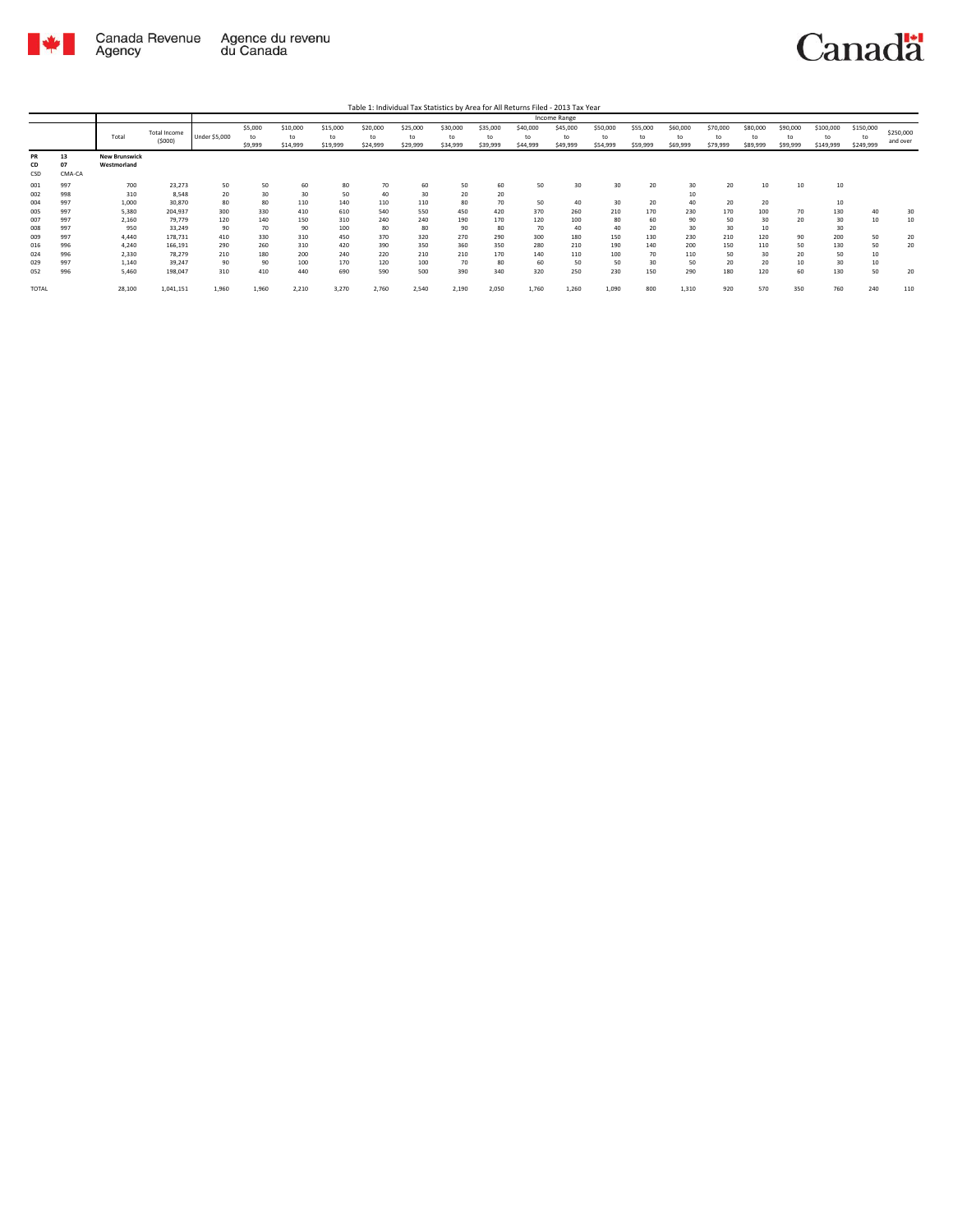

|              |        |                      |                     |                      |         |          |          |          |          |          |          |          | Income Range |          |          |          |          |          |          |           |           |           |
|--------------|--------|----------------------|---------------------|----------------------|---------|----------|----------|----------|----------|----------|----------|----------|--------------|----------|----------|----------|----------|----------|----------|-----------|-----------|-----------|
|              |        |                      | <b>Total Income</b> |                      | \$5,000 | \$10,000 | \$15,000 | \$20,000 | \$25,000 | \$30,000 | \$35,000 | \$40,000 | \$45,000     | \$50,000 | \$55,000 | \$60,000 | \$70,000 | \$80,000 | \$90,000 | \$100,000 | \$150,000 | \$250,000 |
|              |        | Total                | (5000)              | <b>Under \$5,000</b> | to      | to       | to       | to       | to       | to       | to       | to       | to           | to       | to       | to       | to       | to       | to       | to        | to        | and over  |
|              |        |                      |                     |                      | \$9,999 | \$14,999 | \$19,999 | \$24,999 | \$29,999 | \$34,999 | \$39,999 | \$44,999 | \$49,999     | \$54,999 | \$59,999 | \$69,999 | \$79,999 | \$89,999 | \$99,999 | \$149,999 | \$249,999 |           |
| PR           | 13     | <b>New Brunswick</b> |                     |                      |         |          |          |          |          |          |          |          |              |          |          |          |          |          |          |           |           |           |
| CD           | 08     | Kent                 |                     |                      |         |          |          |          |          |          |          |          |              |          |          |          |          |          |          |           |           |           |
| CSD          | CMA-CA |                      |                     |                      |         |          |          |          |          |          |          |          |              |          |          |          |          |          |          |           |           |           |
| 001          | 996    | 5.700                | 205.249             | 350                  | 350     | 490      | 670      | 530      | 500      | 490      | 410      | 410      | 290          | 210      | 170      | 280      | 200      | 120      | 60       | 110       | 40        | 10        |
| 003          | 999    | 50                   | 867                 | 30                   |         |          |          |          |          |          |          |          |              |          |          |          |          |          |          |           |           |           |
| 004          | 997    | 2.870                | 92.254              | 170                  | 200     | 270      | 410      | 280      | 310      | 230      | 230      | 190      | 110          | 70       | 80       | 100      | 80       | 40       | 20       | 60        | 10        |           |
| 005          | 997    | 2.280                | 72.112              | 120                  | 210     | 230      | 410      | 250      | 200      | 170      | 160      | 110      | 70           | 60       | 50       | 70       | 60       | 40       | 20       | 40        | 10        |           |
| 006          | 997    | 1,680                | 54.341              | 110                  | 130     | 150      | 210      | 170      | 160      | 160      | 130      | 100      | 80           | 50       | 40       | 70       | 50       | 30       | 10       | 30        |           |           |
| 007          | 997    | 1,430                | 47.767              | 100                  | 100     | 110      | 180      | 150      | 100      | 140      | 110      | 100      | 70           | 50       | 40       | 70       | 50       | 20       | 10       | 20        |           |           |
| 010          | 996    | 340                  | 8.612               | 30                   | 30      | 40       | 70       | 40       | 20       | 20       | 20       | 20       | 20           |          |          |          |          |          |          |           |           |           |
| 012          | 999    |                      |                     |                      |         |          |          |          |          |          |          |          |              |          |          |          |          |          |          |           |           |           |
| 014          | 996    | 1,090                | 28,619              | 110                  | 100     | 130      | 160      | 110      | 110      | 90       | 80       | 40       | 40           | 20       | 20       | 30       | 10       | 20       |          | 10        |           |           |
| 015          | 998    | 1,260                | 5,603               | 990                  | 70      | 60       | 70       | 30       | 20       |          |          |          |              |          |          |          |          |          |          |           |           |           |
| 016          | 997    | 2.050                | 59.452              | 220                  | 140     | 200      | 290      | 230      | 230      | 170      | 140      | 90       | 70           | 70       | 30       | 70       | 50       | 30       | 10       | 30        |           |           |
| 017          | 998    | 680                  | 23,550              | 40                   | 70      | 50       | 100      | 70       | 60       | 60       | 40       | 40       | 30           | 10       | 20       | 20       | 30       | 10       |          | 10        |           |           |
| 018          | 997    | 1.110                | 31.296              | 70                   | 110     | 120      | 190      | 150      | 120      | 110      | 50       | 40       | 20           | 20       | 10       | 20       | 20       | 10       |          | 20        |           |           |
| 019          | 997    | 1,750                | 55.743              | 110                  | 120     | 170      | 220      | 190      | 210      | 170      | 140      | 100      | 70           | 40       | 50       | 50       | 40       | 20       | 20       | 30        |           |           |
| 020          | 999    | 10                   | 128                 |                      |         |          |          |          |          |          |          |          |              |          |          |          |          |          |          |           |           |           |
| 021          | 997    | 1,570                | 48,460              | 110                  | 90      | 160      | 240      | 170      | 180      | 130      | 130      | 90       | 50           | 40       | 30       | 40       | 40       | 20       | 30       | 20        |           |           |
| 022          | 997    | 740                  | 19.623              | 50                   | 90      | 80       | 130      | 80       | 80       | 50       | 50       | 40       | 30           | 20       | 10       | 20       |          |          |          | 10        |           |           |
| 024          | 997    | 640                  | 17.874              | 40                   | 60      | 80       | 90       | 70       | 50       | 60       | 50       | 40       | 20           | 20       | 10       | 20       | 10       |          |          |           |           |           |
| 026          | 997    | 690                  | 20,164              | 30                   | 40      | 60       | 100      | 70       | 100      | 90       | 50       | 40       | 30           | 20       | 10       | 10       | 10       |          |          |           |           |           |
| <b>TOTAL</b> |        | 25.940               | 791,715             | 2,690                | 1,900   | 2,410    | 3,530    | 2,580    | 2,470    | 2,130    | 1,790    | 1,460    | 990          | 730      | 580      | 890      | 680      | 360      | 210      | 420       | 100       | 30        |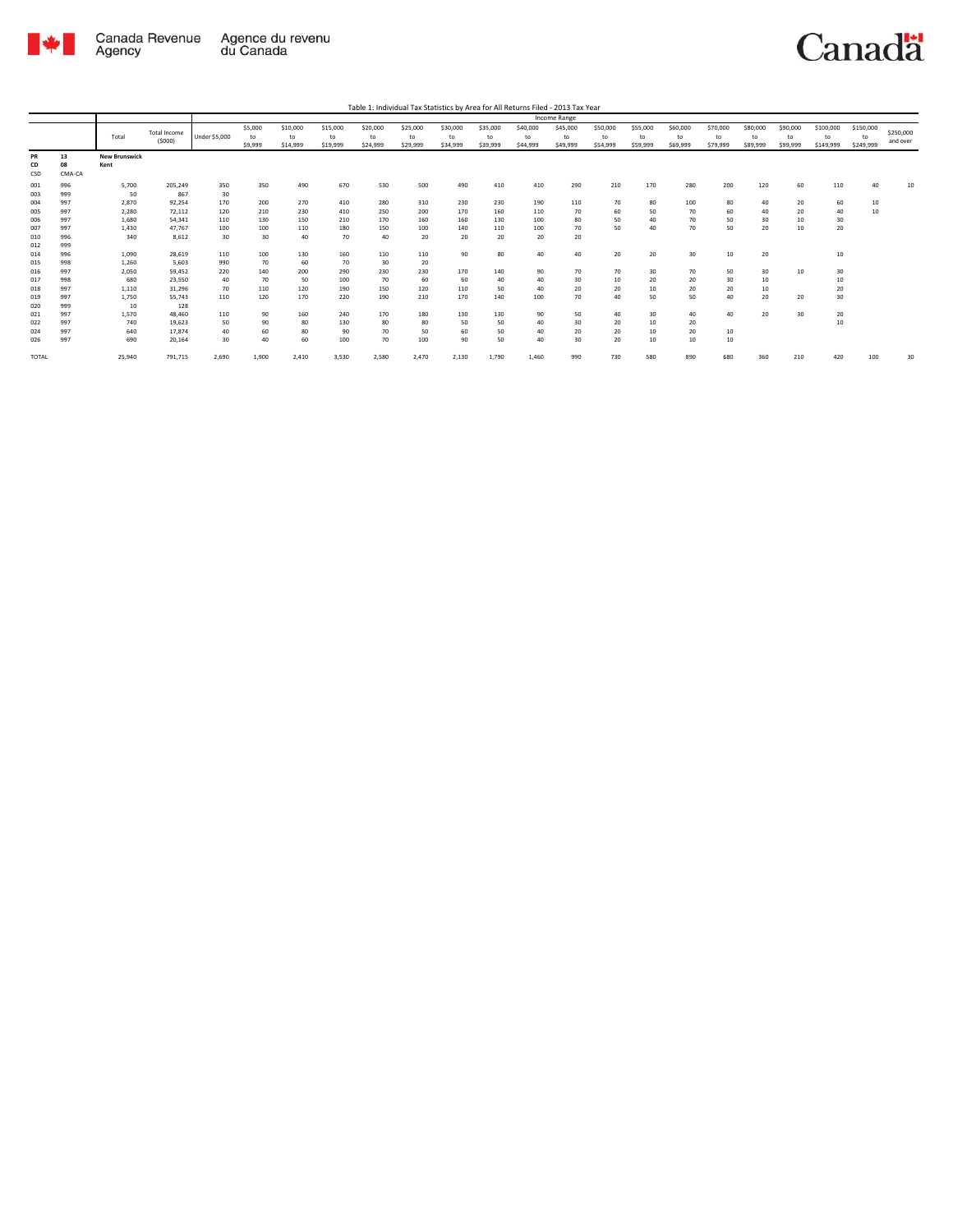

|              |        |                      |                     |               |         |          |          |          |          |          |          |          | <b>Income Range</b> |          |          |          |          |          |          |           |           |           |
|--------------|--------|----------------------|---------------------|---------------|---------|----------|----------|----------|----------|----------|----------|----------|---------------------|----------|----------|----------|----------|----------|----------|-----------|-----------|-----------|
|              |        |                      | <b>Total Income</b> |               | \$5,000 | \$10,000 | \$15,000 | \$20,000 | \$25,000 | \$30,000 | \$35,000 | \$40,000 | \$45,000            | \$50,000 | \$55,000 | \$60,000 | \$70,000 | \$80,000 | \$90,000 | \$100,000 | \$150,000 | \$250,000 |
|              |        | Total                | (5000)              | Under \$5,000 | to      | to       | to       | to       | to       | to       | to       | to       | to                  | to       | to       | to       | to       | to       | to       | to        | to        |           |
|              |        |                      |                     |               | \$9,999 | \$14,999 | \$19,999 | \$24,999 | \$29,999 | \$34,999 | \$39,999 | \$44,999 | \$49,999            | \$54,999 | \$59,999 | \$69,999 | \$79,999 | \$89,999 | \$99,999 | \$149,999 | \$249,999 | and over  |
| PR           | 13     | <b>New Brunswick</b> |                     |               |         |          |          |          |          |          |          |          |                     |          |          |          |          |          |          |           |           |           |
| CD           | 09     | Northumberland       |                     |               |         |          |          |          |          |          |          |          |                     |          |          |          |          |          |          |           |           |           |
| CSD          | CMA-CA |                      |                     |               |         |          |          |          |          |          |          |          |                     |          |          |          |          |          |          |           |           |           |
| 001          | 997    | 1.930                | 63,263              | 130           | 140     | 140      | 270      | 200      | 230      | 200      | 140      | 100      | 60                  | 60       | 50       | 60       | 40       | 30       | 20       | 40        | 20        |           |
| 016          | 997    | 1,010                | 30,677              | 90            | 70      | 110      | 150      | 100      | 110      | 80       | 70       | 60       | 40                  | 30       | 20       | 40       | 20       | 10       | 10       | 20        |           |           |
| 017          | 997    | 1,030                | 29,444              | 70            | 100     | 120      | 220      | 90       | 90       | 80       | 60       | 30       | 30                  | 30       | 20       | 30       |          | 20       | 10       | 20        |           |           |
| 018          | 996    | 1,760                | 52,327              | 180           | 160     | 180      | 260      | 150      | 140      | 140      | 100      | 100      | 80                  | 60       | 40       | 50       | 40       | 30       | 20       | 30        |           |           |
| 019          | 997    | 720                  | 25,335              | 60            | 70      | 40       | 80       | 60       | 60       | 50       | 50       | 50       | 40                  | 20       | 20       | 20       | 30       | 20       |          | 30        |           |           |
| 021          | 997    | 380                  | 10,633              | 30            | 40      | 40       | 80       | 40       | 30       | 30       | 30       | 20       | 10                  | 10       |          | 10       |          |          |          |           |           |           |
| 022          | 997    | 730                  | 24,223              | 70            | 60      | 70       | 110      | 80       | 50       | 40       | 40       | 50       | 30                  | 30       | 30       | 30       | 30       | 20       |          |           |           |           |
| 027          | 997    | 1,880                | 52,312              | 220           | 170     | 220      | 280      | 180      | 140      | 110      | 120      | 120      | 90                  | 60       | 30       | 60       | 30       | 20       |          | 30        | 10        |           |
|              | 997    |                      |                     |               |         |          | 870      | 570      |          |          | 300      | 190      |                     |          |          |          |          |          |          |           | 20        |           |
| 036          |        | 5,120                | 140,629             | 410           | 420     | 610      |          |          | 570      | 490      |          |          | 150                 | 100      | 80       | 110      | 80       | 50       | 30       | 70        |           |           |
| 038          | 997    | 1.410                | 46,437              | 100           | 120     | 130      | 220      | 130      | 130      | 130      | 80       | 80       | 60                  | 50       | 40       | 40       | 40       | 20       | 10       | 40        | 10        |           |
| 044          | 998    | 670                  | 3.506               | 520           | 30      | 30       | 50       | 20       | 10       | 10       |          |          |                     |          |          |          |          |          |          |           |           |           |
| 047          | 999    |                      |                     |               |         |          |          |          |          |          |          |          |                     |          |          |          |          |          |          |           |           |           |
| <b>TOTAL</b> |        | 16,650               | 478,785             | 1,860         | 1,380   | 1,690    | 2,580    | 1,610    | 1,570    | 1,360    | 980      | 790      | 590                 | 450      | 330      | 460      | 330      | 210      | 120      | 260       | 90        | 20        |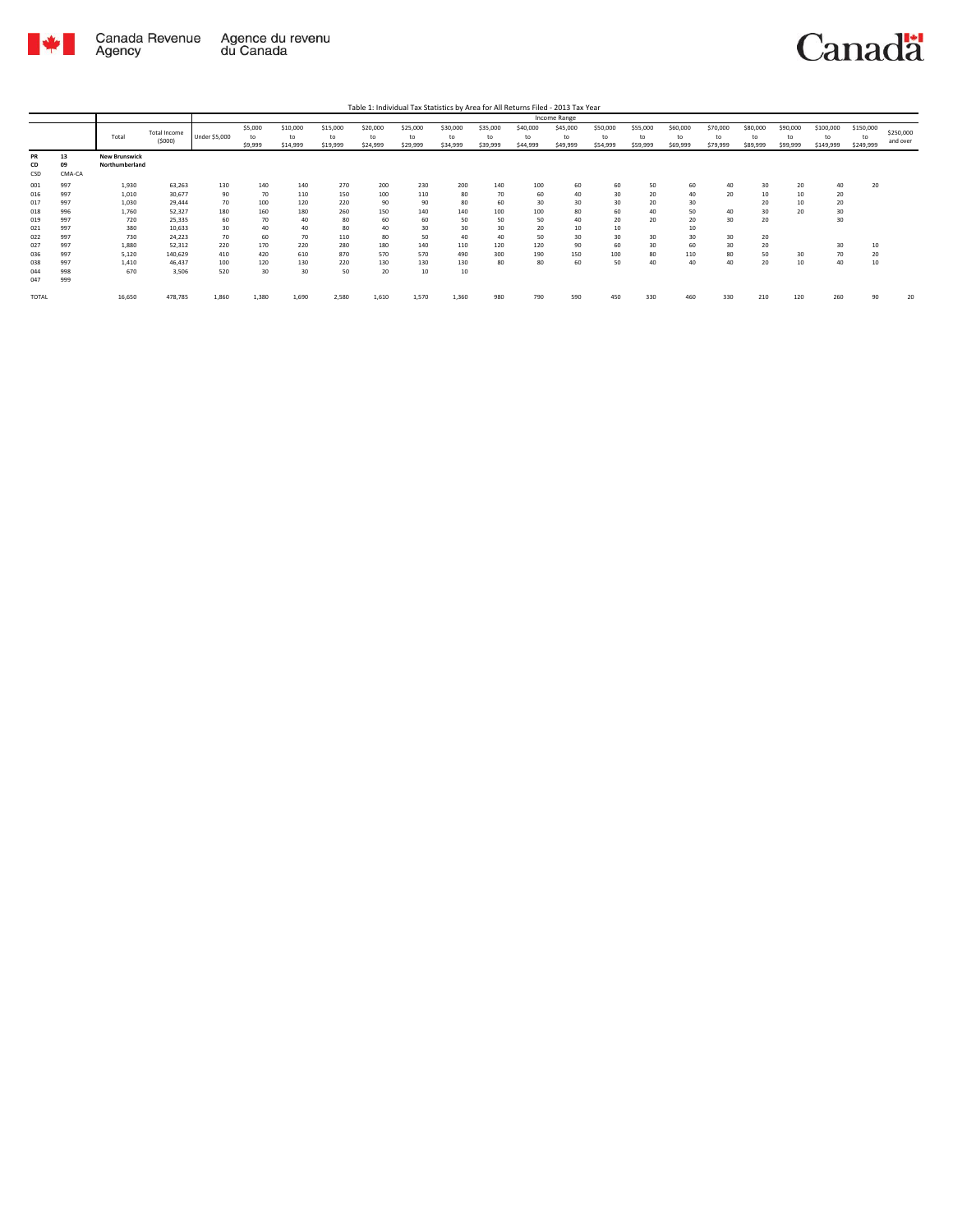

|                          |                          |                              |                                      |                       |                          |                            |                            |                            |                            |                            |                            |                            | Income Range               |                            |                            |                            |                            |                            |                            |                              |                              |                       |
|--------------------------|--------------------------|------------------------------|--------------------------------------|-----------------------|--------------------------|----------------------------|----------------------------|----------------------------|----------------------------|----------------------------|----------------------------|----------------------------|----------------------------|----------------------------|----------------------------|----------------------------|----------------------------|----------------------------|----------------------------|------------------------------|------------------------------|-----------------------|
|                          |                          | Total                        | <b>Total Income</b><br>(5000)        | Under \$5,000         | \$5,000<br>to<br>\$9,999 | \$10,000<br>to<br>\$14,999 | \$15,000<br>to<br>\$19,999 | \$20,000<br>to<br>\$24,999 | \$25,000<br>to<br>\$29,999 | \$30,000<br>to<br>\$34,999 | \$35,000<br>to<br>\$39,999 | \$40,000<br>to<br>\$44,999 | \$45,000<br>to<br>\$49,999 | \$50,000<br>to<br>\$54,999 | \$55,000<br>to<br>\$59,999 | \$60,000<br>to<br>\$69,999 | \$70,000<br>to<br>\$79,999 | \$80,000<br>to<br>\$89,999 | \$90,000<br>to<br>\$99,999 | \$100,000<br>to<br>\$149,999 | \$150,000<br>to<br>\$249,999 | \$250,000<br>and over |
| PR<br>CD<br>CSD          | 13<br>10<br>CMA-CA       | <b>New Brunswick</b><br>York |                                      |                       |                          |                            |                            |                            |                            |                            |                            |                            |                            |                            |                            |                            |                            |                            |                            |                              |                              |                       |
| 004<br>005<br>006<br>007 | 996<br>996<br>997<br>999 | 1,450<br>340<br>1,010<br>40  | 51,780<br>12,165<br>32,107<br>1,177  | 120<br>30<br>100      | 120<br>30<br>100         | 100<br>20<br>90            | 170<br>40<br>120           | 120<br>40<br>90            | 120<br>20<br>90            | 100<br>30<br>80            | 100<br>20<br>60            | 100<br>20<br>50            | 70<br>10<br>50             | 80<br>20<br>40             | 40<br>30                   | 50<br>10<br>50             | 40<br>10<br>20             | 40<br>10<br>20             | 20                         | 40<br>10<br>30               | 20                           |                       |
| 008<br>011<br>012<br>013 | 996<br>998<br>998<br>998 | 200<br>620<br>280<br>160     | 7,031<br>20.817<br>8,318<br>6,189    | 10<br>60<br>30        | 20<br>60<br>30           | 20<br>60<br>30             | 30<br>90<br>30<br>20       | 20<br>50<br>30<br>20       | 10<br>40<br>30<br>20       | 20<br>50<br>20<br>10       | 20<br>40<br>20<br>10       | 10<br>30<br>10<br>20       | 10<br>30<br>20             | 20                         | 20                         | 40                         | 20                         |                            |                            | 20                           |                              |                       |
| 014<br>016<br>021<br>024 | 997<br>996<br>996<br>997 | 290<br>700<br>820<br>1,160   | 10,432<br>27,284<br>31.734<br>38.106 | 20<br>60<br>60<br>100 | 20<br>40<br>60<br>90     | 20<br>50<br>70<br>110      | 40<br>80<br>80<br>160      | 30<br>80<br>70<br>130      | 20<br>70<br>70<br>100      | 20<br>40<br>60<br>80       | 20<br>60<br>70<br>60       | 20<br>40<br>50<br>70       | 20<br>30<br>30<br>50       | 10<br>30<br>40<br>30       | 10<br>10<br>20<br>30       | 10<br>30<br>50<br>40       | 10<br>20<br>30<br>40       | 20<br>20<br>30             | 20<br>20<br>20             | 10<br>20<br>20<br>30         | 10                           |                       |
| 025<br>036<br>037<br>054 | 997<br>996<br>996<br>997 | 80<br>670<br>350<br>800      | 2,619<br>19.107<br>11.940<br>31,025  | 80<br>30<br>70        | 60<br>30<br>50           | 70<br>30<br>60             | 90<br>30<br>80             | 70<br>40<br>70             | 50<br>30<br>70             | 40<br>20<br>60             | 50<br>30<br>50             | 40<br>20<br>40             | 20<br>20<br>40             | 20<br>20<br>30             | 20<br>20                   | 30<br>40                   | 20<br>20<br>40             | 30                         | 20                         | 30                           |                              |                       |
| TOTAL                    |                          | 8,960                        | 311,830                              | 780                   | 720                      | 750                        | 1,080                      | 830                        | 750                        | 630                        | 610                        | 520                        | 410                        | 340                        | 220                        | 370                        | 300                        | 200                        | 130                        | 230                          | 80                           | 20                    |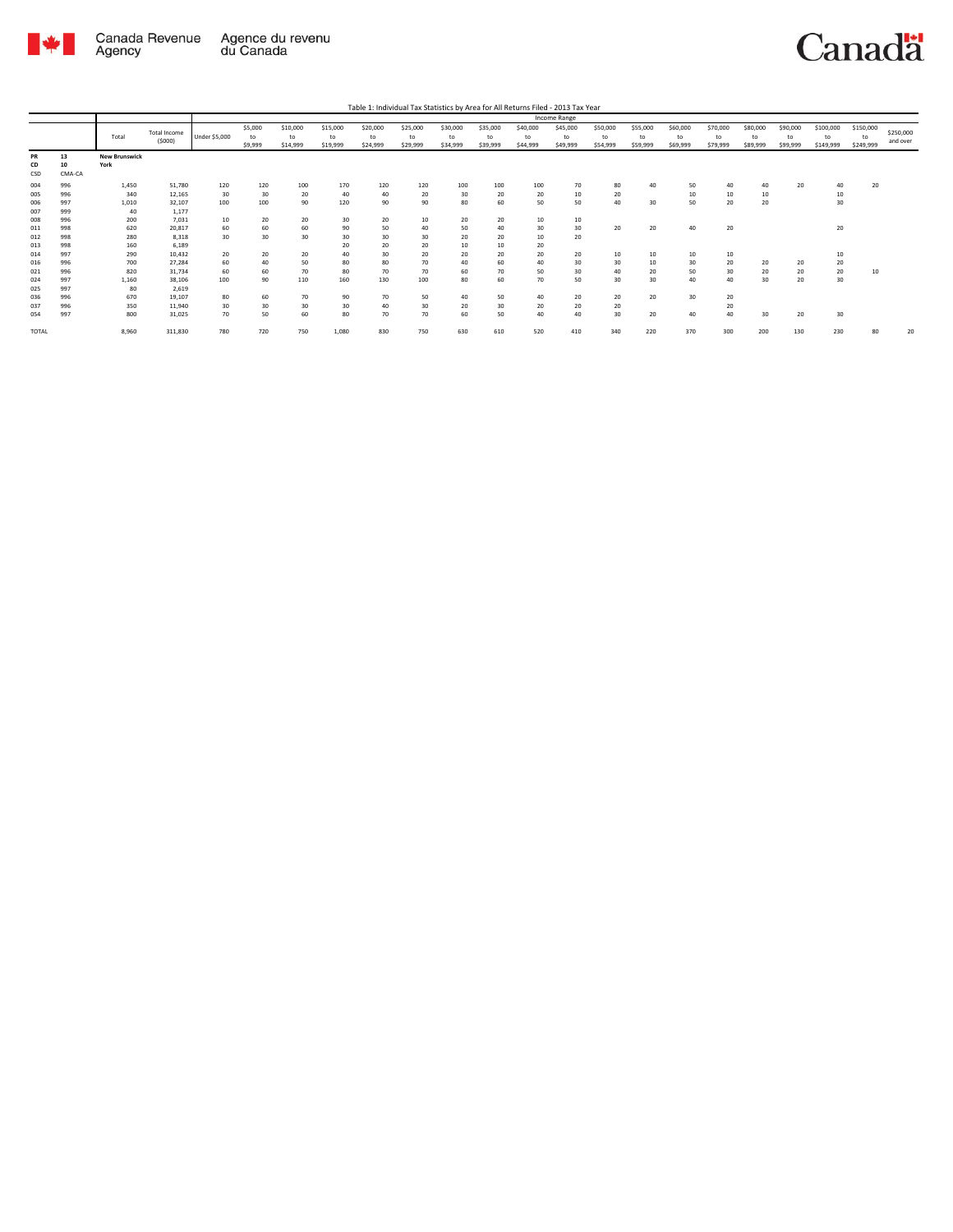

|                   |                    |                                  |                            |                 |                          |                            |                            |                            |                            |                            |                            |                            | Income Range               |                            |                            |                            |                            |                            |                            |                              |                              |                       |
|-------------------|--------------------|----------------------------------|----------------------------|-----------------|--------------------------|----------------------------|----------------------------|----------------------------|----------------------------|----------------------------|----------------------------|----------------------------|----------------------------|----------------------------|----------------------------|----------------------------|----------------------------|----------------------------|----------------------------|------------------------------|------------------------------|-----------------------|
|                   |                    | Total                            | Total Income<br>(5000)     | Under \$5,000   | \$5,000<br>to<br>\$9,999 | \$10,000<br>to<br>\$14,999 | \$15,000<br>to<br>\$19,999 | \$20,000<br>to<br>\$24,999 | \$25,000<br>to<br>\$29,999 | \$30,000<br>to<br>\$34,999 | \$35,000<br>to<br>\$39,999 | \$40,000<br>to<br>\$44,999 | \$45,000<br>to<br>\$49,999 | \$50,000<br>to<br>\$54,999 | \$55,000<br>to<br>\$59,999 | \$60,000<br>to<br>\$69,999 | \$70,000<br>to<br>\$79,999 | \$80,000<br>to<br>\$89,999 | \$90,000<br>to<br>\$99,999 | \$100,000<br>to<br>\$149,999 | \$150,000<br>to<br>\$249,999 | \$250,000<br>and over |
| PR<br>CD<br>CSD   | 13<br>11<br>CMA-CA | <b>New Brunswick</b><br>Carleton |                            |                 |                          |                            |                            |                            |                            |                            |                            |                            |                            |                            |                            |                            |                            |                            |                            |                              |                              |                       |
| 001<br>004        | 998<br>998         | 1,010<br>1,650                   | 30,708<br>59,692           | 110<br>140      | 90<br>160                | 100<br>140                 | 100<br>160                 | 100<br>140                 | 70<br>130                  | 80<br>120                  | 80<br>90                   | 70<br>90                   | 50<br>80                   | 30<br>60                   | 20<br>40                   | 30<br>90                   | 30<br>80                   | 20<br>40                   | 30                         | 20<br>40                     | 10                           |                       |
| 005<br>006        | 998<br>998         | 200<br>4,170                     | 2.406<br>154.428           | 100<br>380      | 20<br>440                | 10<br>340                  | 20<br>510                  | 10<br>380                  | 290                        | 270                        | 240                        | 210                        | 170                        | 150                        | 140                        | 170                        | 150                        | 80                         | 60                         | 100                          | 60                           | 30                    |
| 008<br>011        | 998<br>998         | 1,440<br>1,410                   | 51.458<br>38,502           | 110<br>170      | 120<br>140               | 130<br>160                 | 150<br>190                 | 140<br>140                 | 130<br>90                  | 110<br>130                 | 100<br>90                  | 70<br>70                   | 60<br>60                   | 60<br>40                   | 40<br>30                   | 60<br>40                   | 70<br>20                   | 30<br>10                   | 20                         | 30<br>10                     |                              |                       |
| 012<br>014        | 998<br>998<br>998  | 740<br>2,230                     | 27.687<br>75.897           | 60<br>210       | 60<br>180                | 60<br>190                  | 100<br>260                 | 70<br>180                  | 60<br>170                  | 60<br>160                  | 50<br>150                  | 30<br>170                  | 40<br>110                  | 40<br>90<br>30             | 20<br>70                   | 30<br>100                  | 20<br>70                   | 10<br>50                   | 30                         | 10<br>30                     | 10                           |                       |
| 018<br>019<br>021 | 997<br>998         | 840<br>460<br>420                | 24,704<br>15.439<br>16,436 | 100<br>50<br>30 | 80<br>30<br>40           | 70<br>30<br>40             | 90<br>70<br>40             | 80<br>50<br>40             | 70<br>20<br>30             | 80<br>30<br>40             | 60<br>50<br>30             | 60<br>30<br>30             | 30<br>20<br>20             | 10<br>20                   | 20<br>10<br>10             | 20<br>20<br>10             | 20<br>20<br>10             | 10                         |                            | 10                           |                              |                       |
| 024<br>026        | 998<br>998         | 880<br>740                       | 27.168<br>20.434           | 80<br>90        | 80<br>60                 | 90<br>80                   | 100<br>100                 | 80<br>80                   | 80<br>60                   | 70<br>40                   | 70<br>60                   | 60<br>50                   | 30<br>30                   | 40<br>20                   | 30<br>20                   | 40<br>20                   | 30<br>10                   | 10                         |                            | 10                           |                              |                       |
| 027<br>028        | 998<br>998         | 1,230<br>1,760                   | 50,990<br>53,887           | 100<br>190      | 100<br>160               | 90<br>150                  | 120<br>220                 | 100<br>180                 | 100<br>150                 | 70<br>140                  | 70<br>130                  | 70<br>90                   | 60<br>80                   | 40<br>60                   | 40<br>40                   | 100<br>60                  | 50<br>40                   | 40<br>30                   | 10<br>10                   | 30<br>20                     | 30<br>10                     |                       |
| 030<br>031        | 999<br>998         | 420<br>1,360                     | 13.899<br>43,355           | 40<br>160       | 40<br>110                | 50<br>100                  | 60<br>180                  | 50<br>120                  | 40<br>120                  | 30<br>100                  | 30<br>100                  | 20<br>90                   | 20<br>70                   | 50                         | 30                         | 20<br>40                   | 30                         | 30                         |                            | 30                           |                              |                       |
| TOTAL             |                    | 20,950                           | 707,092                    | 2,090           | 1,900                    | 1,830                      | 2,460                      | 1,940                      | 1,610                      | 1,530                      | 1,400                      | 1,230                      | 920                        | 750                        | 580                        | 840                        | 650                        | 390                        | 220                        | 390                          | 180                          | 70                    |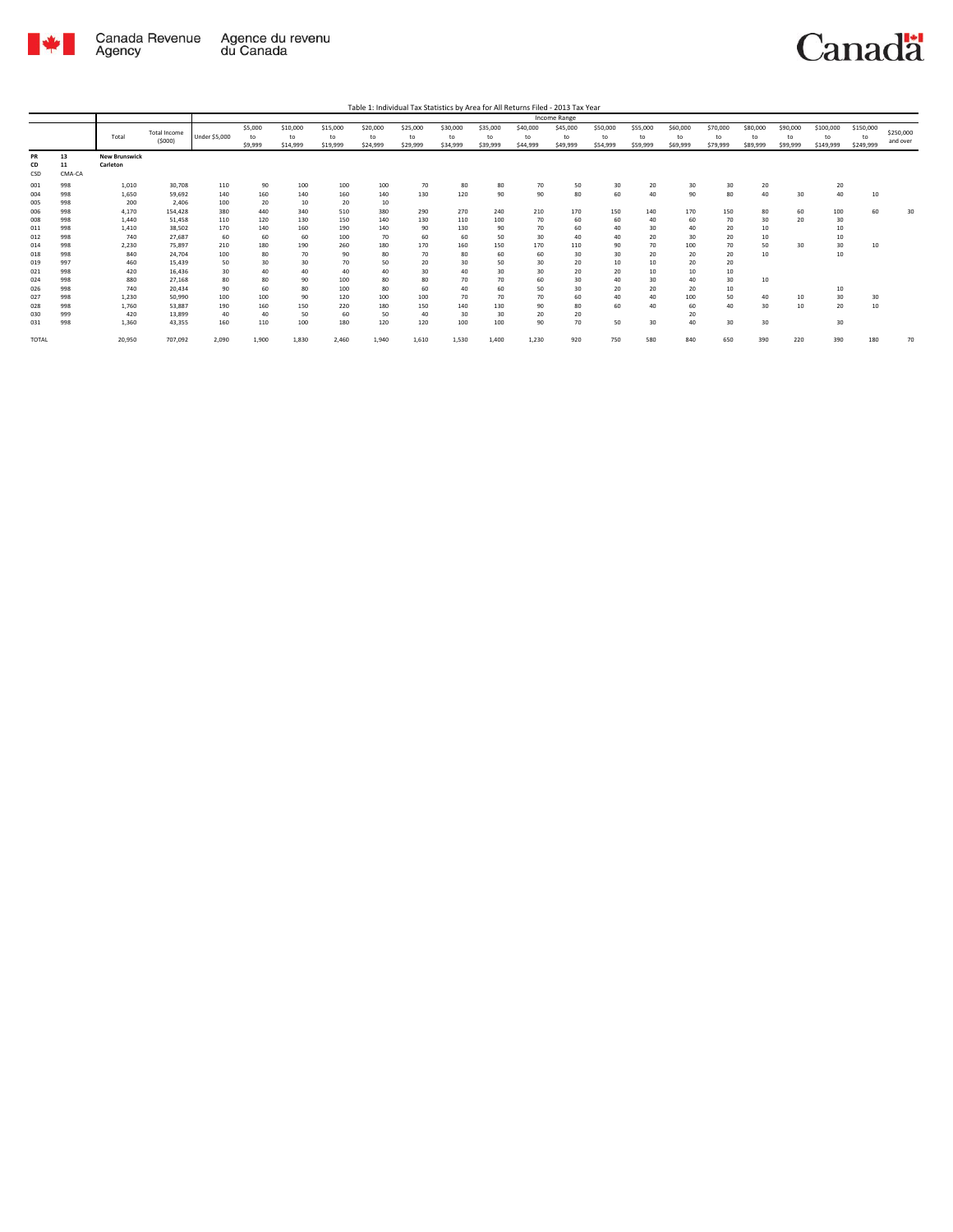

Table 1: Individual Tax Statistics by Area for All Returns Filed - 2013 Tax Year

|       |        |                      |              | <b>Income Range</b> |         |          |          |          |          |          |          |          |          |          |          |          |          |          |          |           |           |           |
|-------|--------|----------------------|--------------|---------------------|---------|----------|----------|----------|----------|----------|----------|----------|----------|----------|----------|----------|----------|----------|----------|-----------|-----------|-----------|
|       |        |                      | Total Income |                     | \$5,000 | \$10,000 | \$15,000 | \$20,000 | \$25,000 | \$30,000 | \$35,000 | \$40,000 | \$45,000 | \$50,000 | \$55,000 | \$60,000 | \$70,000 | \$80,000 | \$90,000 | \$100,000 | \$150,000 | \$250,000 |
|       |        | Total                | (5000)       | Under \$5,000       | to      | to       | to       | to       | to       | to       | to       | to       | to       | to       | to       | to       | to       | to       | to       | to        | to        | and over  |
|       |        |                      |              |                     | \$9,999 | \$14,999 | \$19,999 | \$24,999 | \$29,999 | \$34,999 | \$39,999 | \$44,999 | \$49,999 | \$54,999 | \$59,999 | \$69,999 | \$79,999 | \$89,999 | \$99,999 | \$149,999 | \$249,999 |           |
| PR    | 13     | <b>New Brunswick</b> |              |                     |         |          |          |          |          |          |          |          |          |          |          |          |          |          |          |           |           |           |
| CD    | 12     | Victoria             |              |                     |         |          |          |          |          |          |          |          |          |          |          |          |          |          |          |           |           |           |
| CSD   | CMA-CA |                      |              |                     |         |          |          |          |          |          |          |          |          |          |          |          |          |          |          |           |           |           |
| 001   | 998    | 690                  | 18,794       | 80                  | 70      | 80       | 90       | 70       | 60       | 50       | 60       | 40       | 30       | 10       | 10       | 20       | 20       |          |          |           |           |           |
| 002   | 999    | 290                  | 8,183        | 30                  | 30      | 40       | 30       | 30       | 30       | 20       | 20       | 20       | 10       | 10       |          |          |          |          |          |           |           |           |
| 004   | 998    | 910                  | 27,960       | 100                 | 80      | 90       | 120      | 90       | 80       | 70       | 60       | 50       | 40       | 30       | 20       | 30       | 20       | 20       |          | 20        |           |           |
| 006   | 998    | 1,310                | 41.240       | 130                 | 130     | 140      | 170      | 140      | 110      | 80       | 90       | 70       | 50       | 40       | 20       | 50       | 50       | 20       | 10       | 20        | 10        |           |
| 007   | 998    | 600                  | 4,939        | 430                 | 40      | 30       | 50       | 20       | 10       |          |          |          |          |          |          |          |          |          |          |           |           |           |
| 008   | 998    | 1,300                | 38,651       | 130                 | 130     | 150      | 180      | 110      | 110      | 80       | 80       | 60       | 60       | 40       | 30       | 50       | 30       | 10       | 10       | 20        |           |           |
| 009   | 998    | 900                  | 25,835       | 90                  | 90      | 80       | 140      | 110      | 70       | 60       | 50       | 40       | 40       | 40       | 20       | 30       | 20       |          |          | 10        |           |           |
| 011   | 999    | 410                  | 12.583       | 50                  | 40      | 30       | 60       | 60       | 30       | 30       | 10       | 20       | 10       | 20       | 10       | 10       |          |          |          |           |           |           |
| 014   | 998    | 1,220                | 31.286       | 150                 | 130     | 140      | 190      | 110      | 90       | 80       | 80       | 50       | 40       | 40       | 20       | 40       | 30       | 10       |          |           |           |           |
| 016   | 998    | 900                  | 28,136       | 90                  | 80      | 70       | 120      | 90       | 90       | 60       | 70       | 50       | 40       | 20       | 30       | 20       | 30       | 20       |          | 20        |           |           |
| 019   | 997    | 4,830                | 169,357      | 270                 | 440     | 460      | 660      | 470      | 400      | 350      | 310      | 290      | 220      | 170      | 130      | 190      | 170      | 90       | 60       | 120       | 50        | 10        |
| 021   | 997    | 1.760                | 57.791       | 120                 | 150     | 180      | 220      | 160      | 160      | 140      | 130      | 110      | 90       | 60       | 50       | 70       | 50       | 30       | 30       | 30        |           |           |
| 023   | 998    | 500                  | 15,734       | 30                  | 40      | 60       | 60       | 50       | 40       | 40       | 40       | 30       | 30       | 10       | 10       | 10       | 10       |          |          |           |           |           |
| TOTAL |        | 15,630               | 480,488      | 1,700               | 1.440   | 1,520    | 2,100    | 1,480    | 1.260    | 1,050    | 1,000    | 820      | 660      | 490      | 360      | 530      | 450      | 230      | 150      | 270       | 90        | 30        |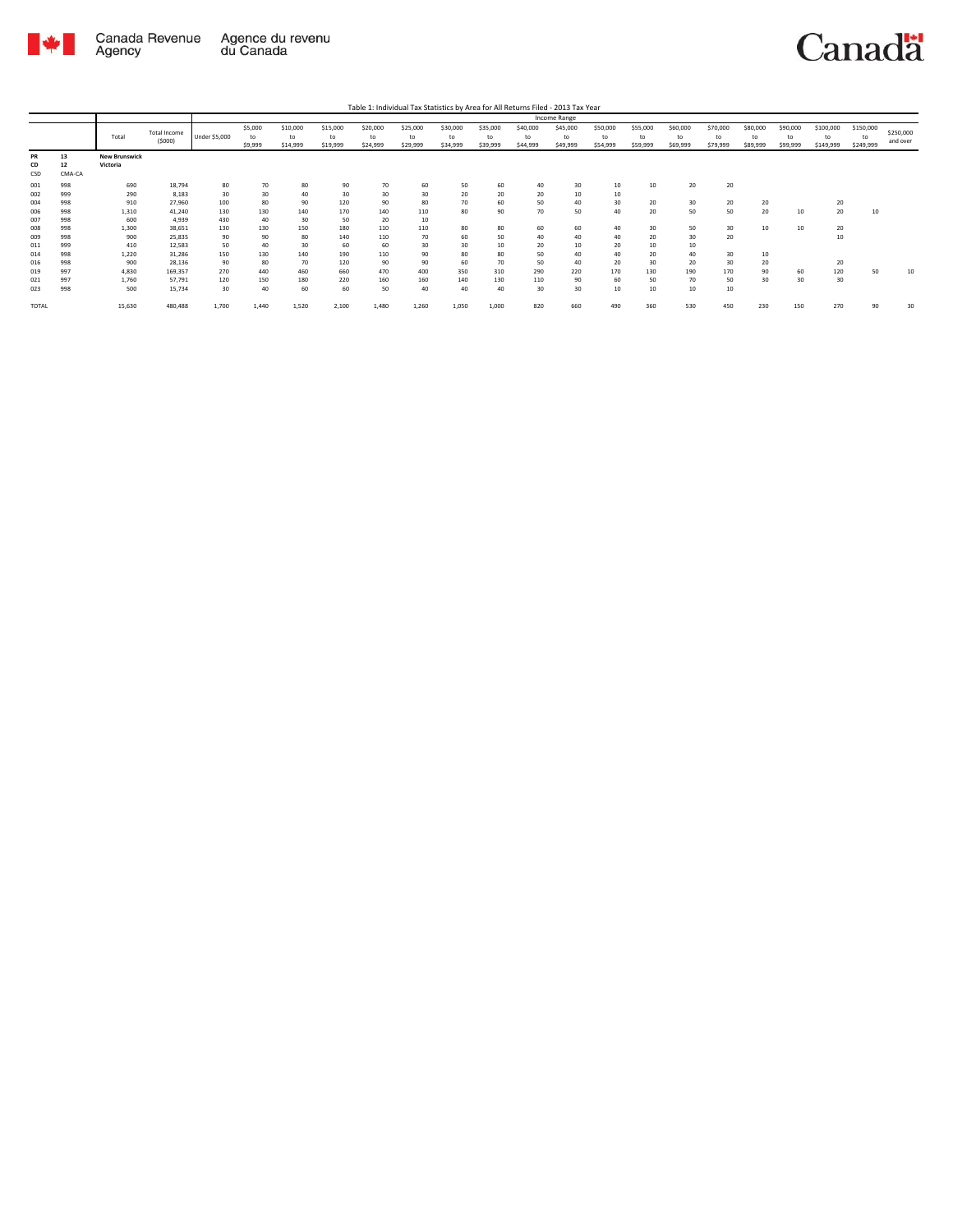

|       |        |                      |              | Income Range         |         |          |          |          |          |          |          |          |          |          |          |          |          |          |          |           |           |           |
|-------|--------|----------------------|--------------|----------------------|---------|----------|----------|----------|----------|----------|----------|----------|----------|----------|----------|----------|----------|----------|----------|-----------|-----------|-----------|
|       |        |                      | Total Income |                      | \$5,000 | \$10,000 | \$15,000 | \$20,000 | \$25,000 | \$30,000 | \$35,000 | \$40,000 | \$45,000 | \$50,000 | \$55,000 | \$60,000 | \$70,000 | \$80,000 | \$90,000 | \$100,000 | \$150,000 | \$250,000 |
|       |        | Total                | (5000)       | <b>Under \$5,000</b> | to      | to       | to       | to       | to       | to       | to       | to       | to       | to       | to       | to       | to       | to       | to       | to        | to        | and over  |
|       |        |                      |              |                      | \$9,999 | \$14,999 | \$19,999 | \$24,999 | \$29,999 | \$34,999 | \$39,999 | \$44,999 | \$49,999 | \$54,999 | \$59,999 | \$69,999 | \$79,999 | \$89,999 | \$99,999 | \$149,999 | \$249,999 |           |
| PR    | 13     | <b>New Brunswick</b> |              |                      |         |          |          |          |          |          |          |          |          |          |          |          |          |          |          |           |           |           |
| CD    | 13     | Madawaska            |              |                      |         |          |          |          |          |          |          |          |          |          |          |          |          |          |          |           |           |           |
| CSD   | CMA-CA |                      |              |                      |         |          |          |          |          |          |          |          |          |          |          |          |          |          |          |           |           |           |
| 001   | 998    | 840                  | 27,491       | 60                   | 60      | 80       | 120      | 80       | 80       | 70       | 60       | 60       | 40       | 20       | 20       | 30       | 20       | 10       |          |           |           |           |
| 002   | 998    | 720                  | 22.583       | 50                   | 50      | 60       | 90       | 90       | 50       | 60       | 50       | 40       | 40       | 30       | 20       | 30       | 20       | 10       |          | 10        |           |           |
| 004   | 997    | 690                  | 20,895       | 70                   | 60      | 50       | 80       | 60       | 70       | 60       | 50       | 30       | 30       | 30       | 20       | 30       | 20       |          |          | 10        |           |           |
| 006   | 997    | 1,050                | 31.074       | 80                   | 120     | 100      | 160      | 90       | 90       | 70       | 70       | 50       | 40       | 40       | 20       | 50       | 20       | 20       | 10       | 10        |           |           |
| 008   | 997    | 220                  | 5.891        | 20                   | 20      | 20       | 40       | 20       | 20       | 20       | 10       | 20       |          |          |          |          |          |          |          |           |           |           |
| 011   | 997    | 870                  | 24.387       | 70                   | 80      | 110      | 120      | 100      | 80       | 60       | 60       | 40       | 30       | 20       | 30       | 40       | 20       |          |          | 10        |           |           |
| 012   | 996    | 1,100                | 31.401       | 60                   | 120     | 120      | 170      | 120      | 100      | 90       | 80       | 60       | 50       | 40       | 20       | 40       | 20       | 10       |          | 10        |           |           |
| 015   | 996    | 710                  | 18.685       | 60                   | 70      | 80       | 110      | 70       | 50       | 70       | 50       | 40       | 30       | 10       | 10       | 20       | 10       |          |          |           |           |           |
| 028   | 999    |                      |              |                      |         |          |          |          |          |          |          |          |          |          |          |          |          |          |          |           |           |           |
| 034   | 997    | 290                  | 10,112       | 20                   | 30      | 30       | 40       | 30       | 30       | 20       | 20       | 20       | 20       | 10       | 10       | 10       |          |          |          |           |           |           |
| 035   | 996    | 430                  | 11,991       | 40                   | 50      | 30       | 60       | 50       | 40       | 40       | 30       | 20       | 20       | 10       |          |          | 10       |          |          |           |           |           |
| 036   | 997    |                      |              |                      |         |          |          |          |          |          |          |          |          |          |          |          |          |          |          |           |           |           |
| 037   | 997    | 590                  | 20,999       | 40                   | 40      | 60       | 60       | 70       | 40       | 60       | 40       | 40       | 20       | 20       | 20       | 20       | 20       | 10       |          | 20        |           |           |
| 038   | 997    | 210                  | 7,021        | 20                   | 20      | 10       | 40       | 20       | 20       | 10       | 10       | 10       |          |          |          |          |          |          |          |           |           |           |
| 039   | 997    | 720                  | 19.295       | 60                   | 80      | 70       | 90       | 90       | 70       | 60       | 60       | 40       | 20       | 20       | $10$     | 10       | 10       |          |          |           |           |           |
| 041   | 997    | 520                  | 16.508       | 40                   | 50      | 40       | 70       | 50       | 50       | 50       | 50       | 30       | 20       | 10       | 20       | 20       |          |          |          |           |           |           |
| 042   | 997    | 460                  | 12,515       | 30                   | 40      | 40       | 70       | 60       | 60       | 50       | 30       | 10       | 20       | 10       | $10$     |          |          |          |          |           |           |           |
| TOTAL |        | 9,410                | 280,953      | 720                  | 900     | 900      | 1,320    | 1,010    | 860      | 790      | 670      | 520      | 390      | 290      | 230      | 330      | 190      | 110      | 50       | 110       | 30        | 10        |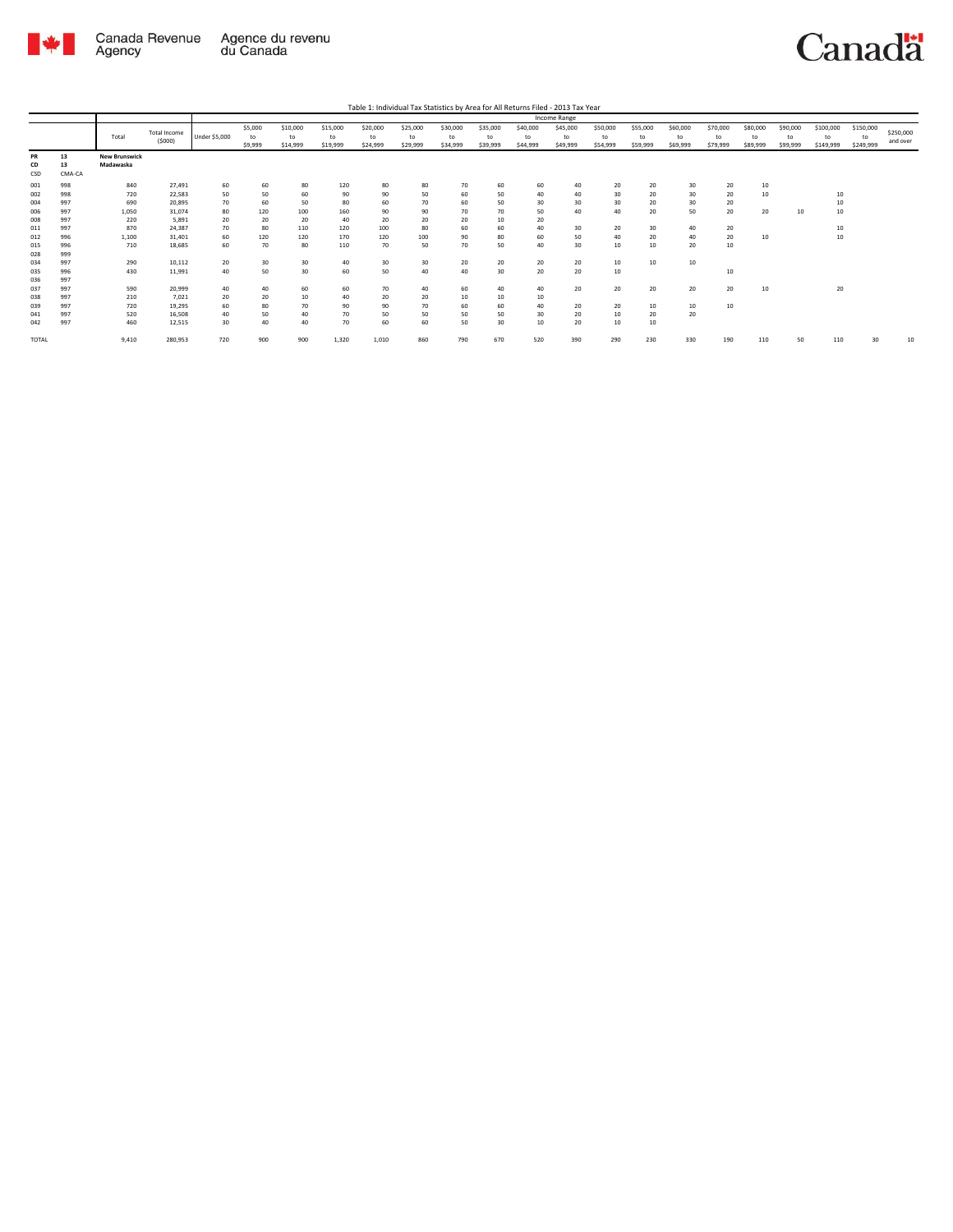

|                   |                    |                                     |                         | Income Range     |                          |                            |                            |                            |                            |                            |                            |                            |                            |                            |                            |                            |                            |                            |                            |                              |                              |                       |
|-------------------|--------------------|-------------------------------------|-------------------------|------------------|--------------------------|----------------------------|----------------------------|----------------------------|----------------------------|----------------------------|----------------------------|----------------------------|----------------------------|----------------------------|----------------------------|----------------------------|----------------------------|----------------------------|----------------------------|------------------------------|------------------------------|-----------------------|
|                   |                    | Total                               | Total Income<br>(5000)  | Under \$5,000    | \$5,000<br>to<br>\$9,999 | \$10,000<br>to<br>\$14,999 | \$15,000<br>to<br>\$19,999 | \$20,000<br>to<br>\$24,999 | \$25,000<br>to<br>\$29,999 | \$30,000<br>to<br>\$34,999 | \$35,000<br>to<br>\$39,999 | \$40,000<br>to<br>\$44,999 | \$45,000<br>to<br>\$49,999 | \$50,000<br>to<br>\$54,999 | \$55,000<br>to<br>\$59,999 | \$60,000<br>to<br>\$69,999 | \$70,000<br>to<br>\$79,999 | \$80,000<br>to<br>\$89,999 | \$90,000<br>to<br>\$99,999 | \$100,000<br>to<br>\$149,999 | \$150,000<br>to<br>\$249,999 | \$250,000<br>and over |
| PR<br>CD<br>CSD   | 13<br>14<br>CMA-CA | <b>New Brunswick</b><br>Restigouche |                         |                  |                          |                            |                            |                            |                            |                            |                            |                            |                            |                            |                            |                            |                            |                            |                            |                              |                              |                       |
| 001<br>003        | 996<br>996         | 1,050<br>200                        | 26,734<br>6,551         | 100<br>20        | 150<br>20                | 160<br>20                  | 180<br>30                  | 100<br>30                  | 60<br>20                   | 50<br>20                   | 60                         | 50<br>10                   | 30                         | 20                         | 10                         | 20                         | 30                         | 10                         |                            | 20                           |                              |                       |
| 004<br>005        | 997<br>996         | 710<br>500                          | 28,820<br>14,411        | 40<br>30         | 40<br>50                 | 50<br>60                   | 70<br>70                   | 50<br>40                   | 50<br>50                   | 50<br>40                   | 50<br>40                   | 50<br>30                   | 50<br>20                   | 30<br>10                   | 20                         | 50<br>20                   | 40                         | 20                         |                            | 30                           | 10                           |                       |
| 006               | 997<br>997         | 1,360                               | 51,572                  | 70               | 110                      | 110                        | 170                        | 120                        | 110                        | 110                        | 100                        | 100                        | 70                         | 50                         | 30                         | 70                         | 50                         | 30                         | 20                         | 40                           | 10                           |                       |
| 010<br>011        | 996                | 190<br>980                          | 1,700<br>30,761         | 120<br>60        | 20<br>90                 | 90                         | 10<br>130                  | 10<br>110                  | 10<br>110                  | 80                         | 70                         | 60                         | 40                         | 20                         | 20                         | 30                         | 30                         |                            |                            | 20                           |                              |                       |
| 016<br>017        | 996<br>997         | 590<br>2,950                        | 14,322<br>97,064        | 50<br>190        | 60<br>280                | 70<br>260                  | 100<br>410                 | 50<br>310                  | 60<br>220                  | 60<br>220                  | 50<br>210                  | 30<br>200                  | 20<br>130                  | 10<br>80                   | 80                         | 110                        | 80                         | 50                         | 30                         | 60                           | 20                           |                       |
| 018<br>019        | 998<br>999         | 800<br>930                          | 22,762<br>26,235        | 60<br>80         | 70<br>90                 | 70<br>80                   | 120<br>140                 | 80<br>100                  | 80<br>70                   | 80<br>80                   | 60<br>70                   | 50<br>50                   | 20<br>50                   | 20<br>40                   | 20<br>20                   | 20<br>30                   | 20<br>20                   | 10                         |                            |                              |                              |                       |
| 021<br>022<br>026 | 998<br>998<br>999  | 1,230<br>1,870<br>50                | 36,502<br>59,795<br>430 | 100<br>110<br>30 | 100<br>170               | 120<br>140                 | 160<br>290                 | 130<br>180                 | 110<br>160                 | 100<br>150                 | 110<br>150                 | 100<br>130                 | 50<br>90                   | 40<br>60                   | 30<br>50                   | 30<br>70                   | 20<br>40                   | 10<br>30                   | 10<br>20                   | 10<br>20                     |                              |                       |
| TOTAL             |                    | 13,390                              | 417,660                 | 1,060            | 1.250                    | 1,230                      | 1,900                      | 1.300                      | 1,120                      | 1.040                      | 980                        | 860                        | 570                        | 390                        | 300                        | 470                        | 340                        | 200                        | 110                        | 200                          | 70                           | 20                    |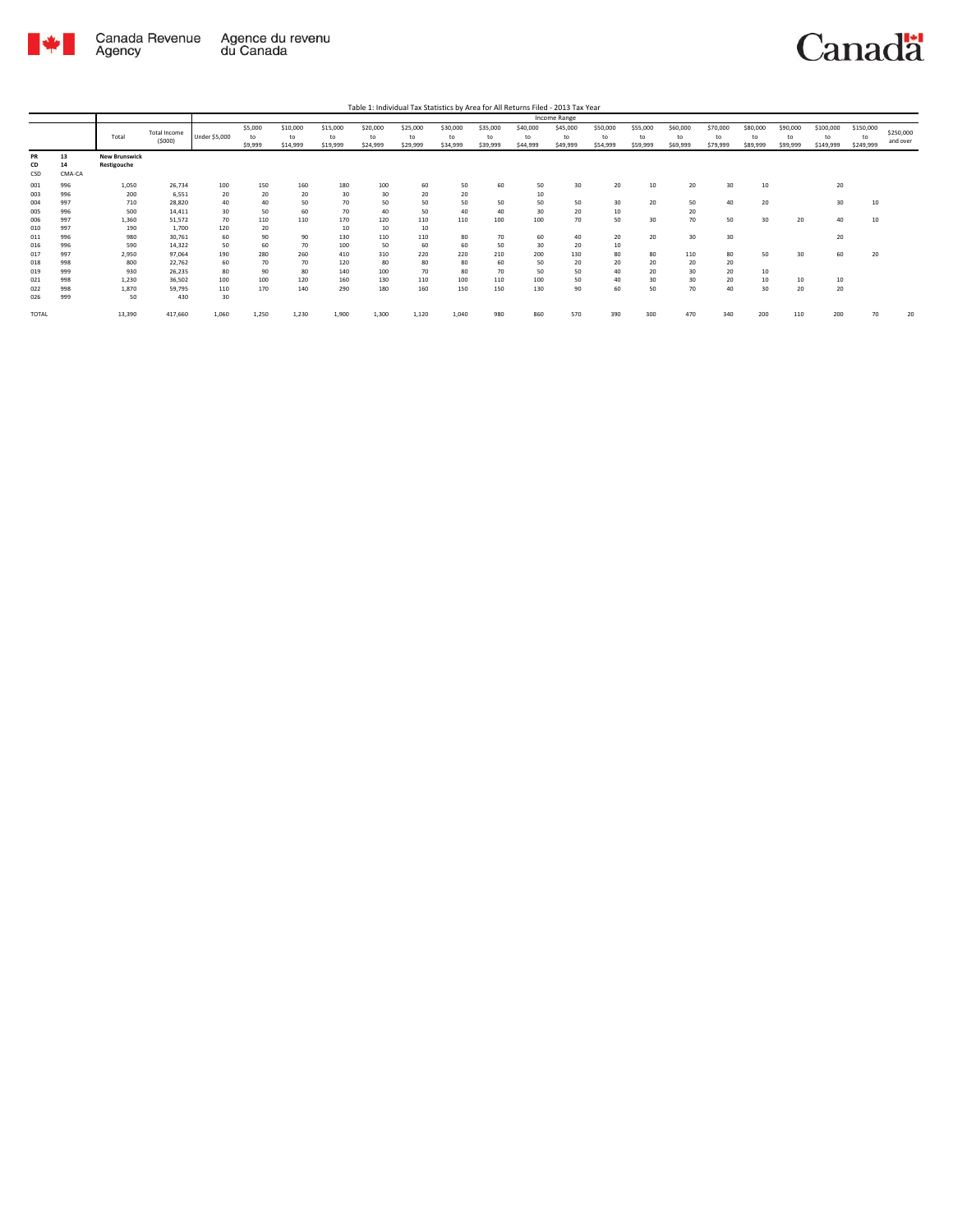

|                 |                    |                                    |                     |               |               |                |                |                |                |                |                |                | <b>Income Range</b> |                |                |                |                |                |                |                 |                 |           |
|-----------------|--------------------|------------------------------------|---------------------|---------------|---------------|----------------|----------------|----------------|----------------|----------------|----------------|----------------|---------------------|----------------|----------------|----------------|----------------|----------------|----------------|-----------------|-----------------|-----------|
|                 |                    | Total                              | <b>Total Income</b> | Under \$5,000 | \$5,000<br>to | \$10,000<br>to | \$15,000<br>to | \$20,000<br>to | \$25,000<br>to | \$30,000<br>to | \$35,000<br>to | \$40,000<br>to | \$45,000<br>to      | \$50,000<br>to | \$55,000<br>to | \$60,000<br>to | \$70,000<br>to | \$80,000<br>to | \$90,000<br>to | \$100,000<br>to | \$150,000<br>to | \$250,000 |
|                 |                    |                                    | (5000)              |               | \$9,999       | \$14,999       | \$19,999       | \$24,999       | \$29,999       | \$34,999       | \$39,999       | \$44,999       | \$49,999            | \$54,999       | \$59,999       | \$69,999       | \$79,999       | \$89,999       | \$99,999       | \$149,999       | \$249,999       | and over  |
| PR<br>CD<br>CSD | 13<br>15<br>CMA-CA | <b>New Brunswick</b><br>Gloucester |                     |               |               |                |                |                |                |                |                |                |                     |                |                |                |                |                |                |                 |                 |           |
| 001             | 997                | 6,110                              | 190,101             | 490           | 550           | 650            | 890            | 580            | 580            | 530            | 380            | 290            | 210                 | 150            | 130            | 190            | 150            | 100            | 70             | 160             | 30              |           |
| 003             | 998                | 4,130                              | 145,848             | 280           | 430           | 420            | 590            | 350            | 310            | 280            | 220            | 190            | 140                 | 110            | 120            | 190            | 150            | 100            | 70             | 150             | 40              | 10        |
| 006             | 996                | 1.790                              | 54.439              | 180           | 160           | 210            | 270            | 150            | 140            | 110            | 110            | 100            | 70                  | 50             | 30             | 60             | 60             | 30             | 20             | 30              | 10              |           |
| 016             | 997                | 1.070                              | 34.935              | 80            | 80            | 100            | 180            | 110            | 100            | 70             | 60             | 60             | 40                  | 20             | 30             | 40             | 30             | 30             | 10             | 30              |                 |           |
| 017             | 997                | 630                                | 17,853              | 50            | 60            | 70             | 130            | 70             | 60             | 40             | 30             | 30             | 10                  | 10             |                | 20             | 20             |                |                | 20              |                 |           |
| 019             | 997                | 2,040                              | 51,393              | 180           | 230           | 280            | 380            | 200            | 180            | 150            | 120            | 70             | 70                  | 30             | 30             | 40             | 30             |                | 20             | 30              |                 |           |
| 020             | 997                | 630                                | 21,110              | 50            | 50            | 50             | 130            | 50             | 40             | 40             | 40             | 40             | 30<br>40            | 20             | 20<br>20       | 20             | 10             |                |                | 20              |                 |           |
| 021             | 997                | 1,450                              | 39.428<br>24.826    | 150           | 150           | 180            | 260            | 130            | 110<br>50      | 110            | 80             | 60             |                     | 30             |                | 40             | 30             | 20             | 20             | 30              |                 |           |
| 022<br>024      | 998<br>997         | 710<br>3.680                       | 108.859             | 50<br>260     | 60<br>390     | 80<br>400      | 100<br>620     | 60<br>350      | 380            | 50<br>280      | 50<br>210      | 30<br>150      | 20<br>130           | 30<br>80       | 30<br>70       | 30<br>90       | 20<br>80       | 20<br>40       | 30             | 20<br>100       | 20              |           |
| 026             | 997                | 1,210                              | 36,419              | 100           | 120           | 130            | 210            | 110            | 100            | 100            | 70             | 60             | 40                  | 20             | 20             | 40             | 40             | 20             | 10             | 30              |                 |           |
| 027             | 998                | 1,190                              | 35,862              | 70            | 90            | 120            | 230            | 150            | 120            | 90             | 70             | 50             | 30                  | 30             | 10             | 30             | 30             | 10             | 10             | 30              |                 |           |
| 028             | 998                | 3,720                              | 145.884             | 240           | 290           | 250            | 560            | 330            | 280            | 250            | 210            | 200            | 150                 | 110            | 120            | 190            | 160            | 100            | 60             | 150             | 50              | 20        |
| 029             | 998                | 4,450                              | 141,031             | 310           | 340           | 450            | 700            | 410            | 480            | 440            | 270            | 170            | 140                 | 110            | 90             | 150            | 110            | 70             | 60             | 120             | 20              |           |
| 030             | 998                | 780                                | 24.377              | 30            | 70            | 90             | 130            | 70             | 70             | 70             | 40             | 40             | 20                  | 20             | 30             | 30             | 20             | 10             | 10             | 20              |                 |           |
| 031             | 998                | 2,320                              | 80,174              | 160           | 240           | 200            | 370            | 200            | 180            | 150            | 130            | 110            | 80                  | 70             | 70             | 100            | 90             | 30             | 40             | 90              | 20              |           |
| 032             | 998                | 1,160                              | 41.778              | 60            | 90            | 100            | 180            | 100            | 90             | 100            | 80             | 70             | 50                  | 40             | 30             | 40             | 40             | 20             | 10             | 40              | 10              |           |
| 033             | 998                | 840                                | 24,887              | 70            | 80            | 90             | 140            | 80             | 100            | 70             | 40             | 40             | 20                  | 20             | 10             | 20             | 20             | 10             |                | 30              |                 |           |
| 036             | 997                | 1.000                              | 29.833              | 60            | 90            | 110            | 200            | 120            | 80             | 70             | 60             | 50             | 40                  | 20             | 20             | 30             | 20             | 10             |                | 20              |                 |           |
| 038             | 998                | 660                                | 20,296              | 50            | 50            | 50             | 130            | 80             | 60             | 40             | 40             | 40             | 20                  | 20             | 20             | 30             | 20             |                |                | 20              |                 |           |
| 040             | 997                | 520                                | 14,124              | 40            | 40            | 50             | 150            | 60             | 40             | 30             | 20             | 30             | 10                  | 10             |                | 10             |                |                |                | 10              |                 |           |
| <b>TOTAL</b>    |                    | 40.050                             | 1,283,459           | 2,940         | 3,670         | 4,070          | 6,530          | 3,770          | 3,560          | 3,050          | 2,300          | 1,860          | 1,350               | 990            | 890            | 1,370          | 1,130          | 640            | 500            | 1,130           | 270             | 50        |